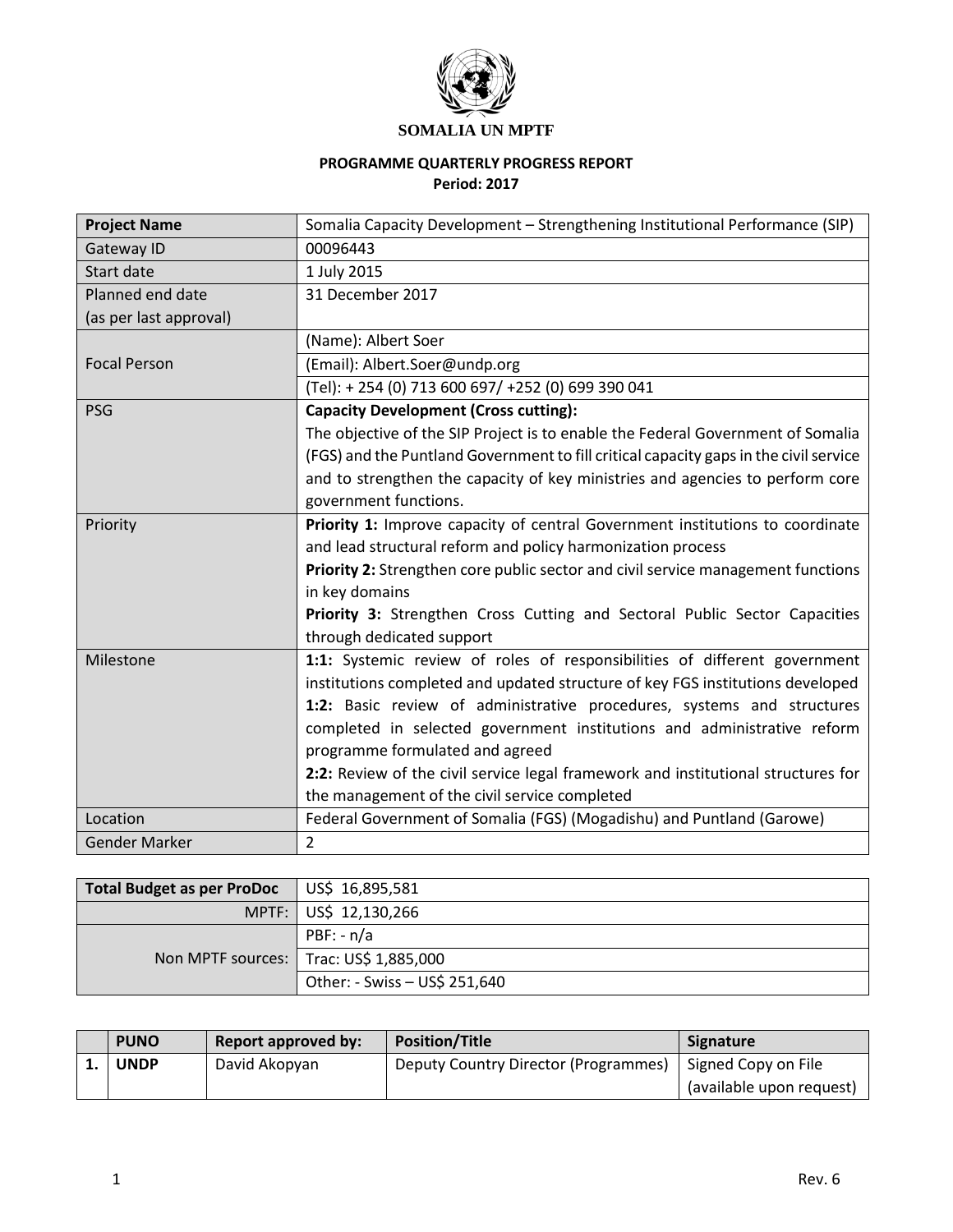

| <b>Total MPTF Funds Received</b>          |            |                   |                                  | <b>Total non-MPTF Funds Received</b> |                   |             |
|-------------------------------------------|------------|-------------------|----------------------------------|--------------------------------------|-------------------|-------------|
| <b>PUNO</b>                               | Q1 2017    | <b>Cumulative</b> | Annual 2017                      | Q1 2017                              | <b>Cumulative</b> | Annual 2017 |
| <b>UNDP</b>                               |            | 9,003,194.57      |                                  |                                      | 1,885,000.00      |             |
| JP Expenditure of MPTF Funds <sup>1</sup> |            |                   | JP Expenditure of non-MPTF Funds |                                      |                   |             |
| <b>PUNO</b>                               | Q1 2017    | <b>Cumulative</b> | Annual 2017                      | Q1 2017                              | <b>Cumulative</b> | Annual 2017 |
| <b>UNDP</b>                               | 764,138.06 | 6,538,433.86      |                                  |                                      | 1,310,355.00      |             |

## **QUARTER HIGHLIGHTS**

- 1. Gender Toolkit launched by Puntland Ministry of Women Development and Family Affairs (MOWDAFA) on International Women's Day (8 March) 2017 in Garowe offers platform for government to mainstream gender in Puntland.
- 2. Puntland Ministry of Planning and International Cooperation piloted its new Monitoring and Evaluation data collection and analysis tools in February 2017. This was an important way of setting up a strong national M&E capacity so that more evidence based reporting can be achieved in Somalia.
- 3. MOPIC launches an e-survey in Somalia and the diaspora to get more information on the SDGs and the new NDP. The report was released in January 2017. This exercise shows the institution is ready and prepared to monitor and produce results on the implementation of the NDP and the monitoring of the SDGs.
- 4. A High-Level round-table meeting on the drought response took place on the 28th of February. His Excellency Federal President Mohamed Abdullahi Mohamed "Farmaajo" convened the high-level roundtable meeting to address the severe drought currently afflicting over six million people and agree on the necessary steps to avert another devastating famine in the country. The ACU was responsible for facilitating and organizing the meeting. The Director of the ACU presented the agenda of the meeting and continued to facilitate the meeting throughout. In advance of the meeting, the ACU prepared the list of invitations and partook in the drought response meetings as well as the preparatory briefings to the Deputy Prime Minister.
- 5. The aid coordination unit and Galmudug Ministers, DG's and Civil servants as well as civil society representatives met in Adaado on 31 January and 1 February to discuss the Galmudug role in the aid management structure that will be incorporated in the National Development Plan. The meeting also provided an opportunity to reflect on the New Deal process and outcomes. The two-day meeting was consultative and provided a platform for all stakeholders to give suggestions on how their organizations should fit into the aid management structure/ National Development Plan (NDP).

 $\overline{a}$ 

<sup>1</sup> **Uncertified expenditures**. Certified annual expenditures can be found in the Annual Financial Report of MPTF Office [\(http://mptf.undp.org/factsheet/fund/4SO00](http://mptf.undp.org/factsheet/fund/4SO00) )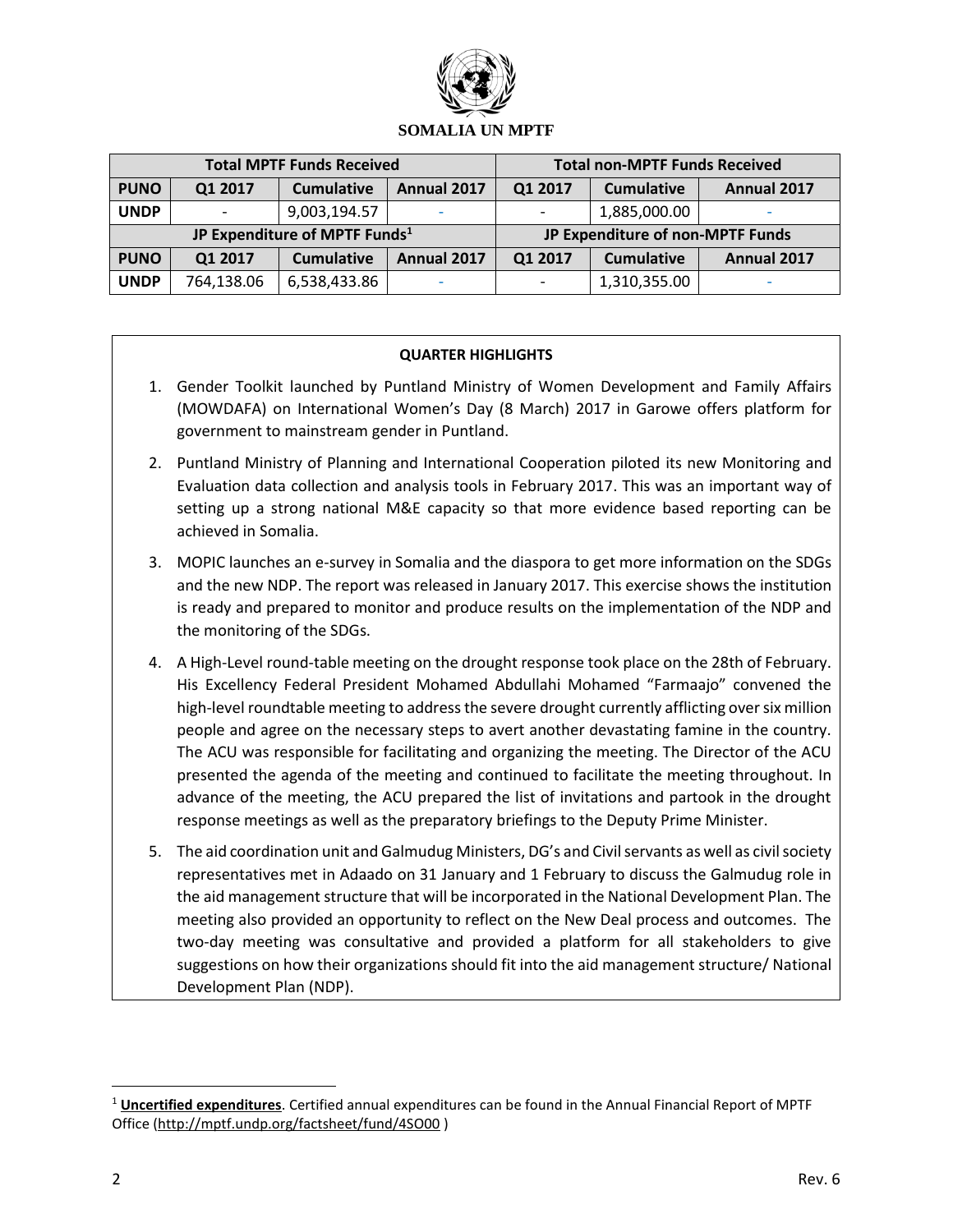

### **SITUATION UPDATE**

The SIP project continued to support its partners in the new year albeit at a slower pace. The Presidential elections and the subsequent selection of the new government at the Federal level slowed down the implementation of most activities. At the FGS level, by the end of 2016, the project saw 4 LOAs expire and two with the Ministry of Women Human Rights and Development as well as the Aid Coordination Unit remained active. One LOA for the National Civil Service Commission remained active. In Puntland, the LOA for the Puntland Governance and Anti-Corruption Bureau (PGGAB) expired on 31 December 2016. Three LOAS for the Ministry of Planning and International Cooperation (MOPIC), Ministry of Women Development and Family Affairs (MOWDAFA) and the Puntland Civil Service Commission (CSC) remained active until the end of this reporting period. At an internal level, the 2017 Annual Work Plan for the SIP project was approved by UNDP management. The total budget for 2017 is estimated at \$6,094,621 for both the FGS and Puntland. The plan for 2017 is to continue supporting all the partners put into action the different action plans, strategies and other documents they produced. It is important to note that the government structures supported by the SIP project in most Ministries at the FGS level have remained intact after the new government came in. This is an important sign that the government continues to mature and systems are slowly but surely getting rooted in Somalia. Several meetings have been held in Mogadishu and Puntland to discuss the 2017 AWP. It is hoped that at the FGS level new LOAs will be signed with MOPIC, MoWHRD, OPM and the ACU, MOIFA, MOLSA and the NCSC. As for Puntland, the LOA with the MOPIC has been proposed for an extension from April – December 2017. New LOAs will be signed with the PGGAB, CSC and MOWDAFA Puntland. Several international consultants have been recruited at the newly renamed Ministry of Panning Investment Promotion and Economic Development FGS. One is working on development of an Implementation Plan for the NDP as well as SDGs integration into the NDP, another one is working on a Monitoring and Evaluation framework for the NDP. Another international consultant was recruited to work with the MoWHRD in the development of a Strategic Plan, annual Workplan and M&E framework for the Ministry.

## **QUARTERLY & ANNUAL PROGRESS REPORT RESULTS MATRIX**

### **OUTCOME STATEMENT**

The expected project outcome is strengthened systems, processes and capabilities of the Governments to deliver on New Deal Compact.

| <b>SUB-OUTCOME 1 STATEMENT</b>                                                                               |               |                                           |                   |
|--------------------------------------------------------------------------------------------------------------|---------------|-------------------------------------------|-------------------|
| Output 1: Capacity gaps in priority institutions filled in placing staff and advisors in priority positions. |               |                                           |                   |
|                                                                                                              |               | PROGRESS ON OUTPUT INDICATOR <sup>2</sup> |                   |
| <b>INDICATOR</b>                                                                                             | <b>TARGET</b> | <b>THIS QUARTER</b>                       | <b>CUMULATIVE</b> |
|                                                                                                              |               |                                           | 2017              |
| Number of staff (disaggregated by sex, location,                                                             | Federal: 26   | $28^{3}$                                  | 28                |
| institution, position) within public institutions<br>supported by UNDP                                       | Puntland: 8   | $11^{4}$                                  | 11                |

<sup>&</sup>lt;sup>2</sup> Fill in only the numbers or yes/no; no explanations to be given here.

<sup>&</sup>lt;sup>3</sup> There are 23 staff members supported by the project at the Aid Coordination Unit; 4 at the Ministry of Women Human Rights and Development and 1 at the Ministry of Finance.

<sup>4</sup> 6 local advisors are supported at the Puntland MOPIC and 2 advisors are at the Ministry of Women Development and Family Affairs.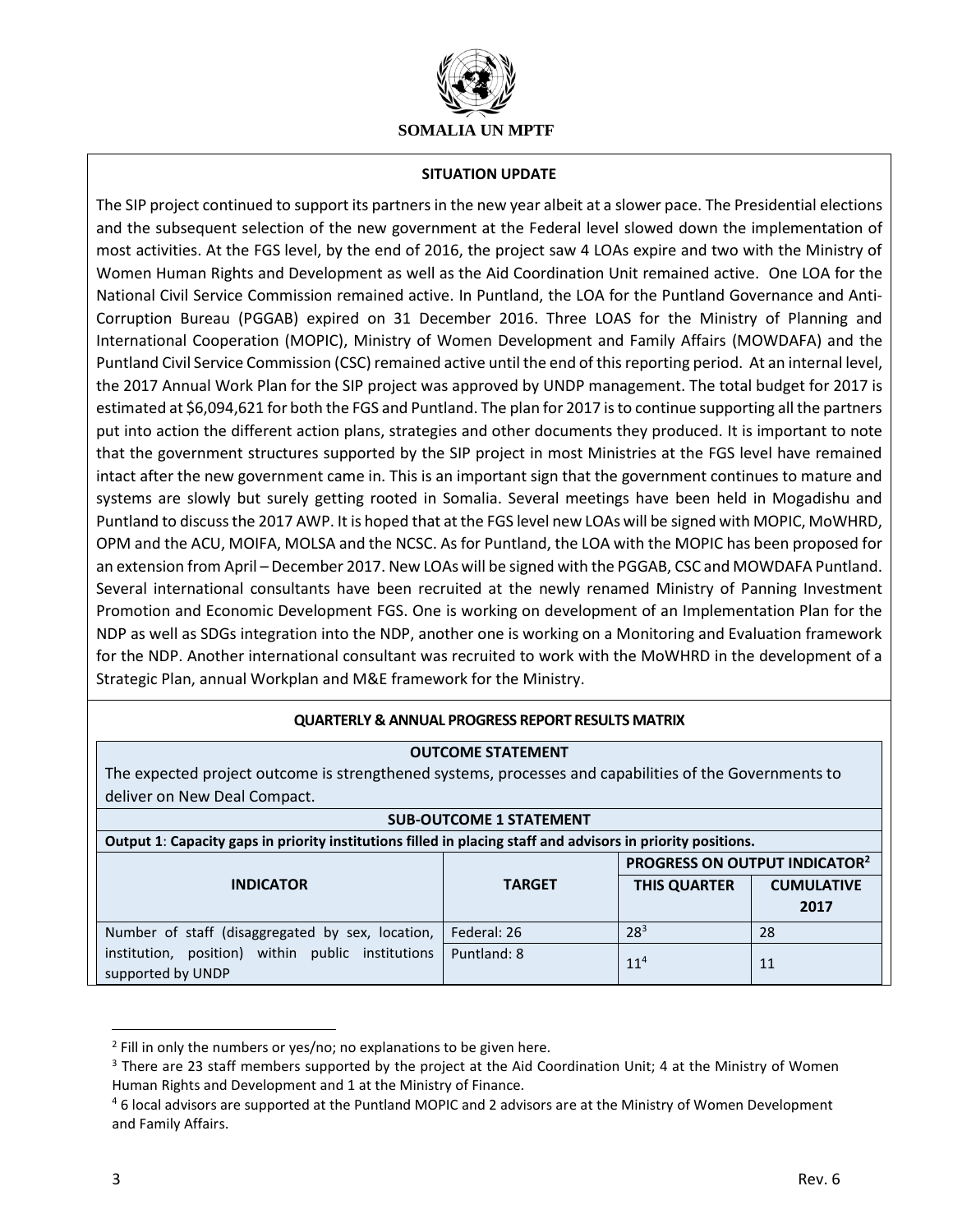

| and advisors<br>Puntland 75%<br>100%<br>100%<br>Sources of Evidence: i) Staff Lists and Payment Schedules for every individual employed under this facility are on file with<br>the government and project (UNDP) for both the FGS and Puntland governments; ii) See Annex 4 with lists of staff at both<br>the FGS and Puntland levels; iii) Third Party Monitoring reports; iv) Staff contracts and CTG records for contracts with<br>relevant staff members. Third Party Monitoring reports of interviews with the relevant supervisors of the local advisors.<br>Output 2: Rationalized and updated Civil Service Management policy, framework, system, processes, and guidelines<br>developed.<br># of Civil Service Laws reviewed or amendments<br>$\mathbf 0$<br>$\mathbf 0$<br>Federal: 1 for approval<br>Puntland: 1 for approval<br>proposed<br>$\mathbf{1}$<br>$\mathbf{1}$<br>Federal: 1 for approval<br># of HR Management Frameworks submitted<br>$\mathbf 0$<br>$\mathbf{0}$<br>Puntland: 1 for approval<br>$\mathbf{1}$<br>$\mathbf{1}$<br>Federal: 1<br># Number HR Management instruments rolled out<br>0<br>0<br>Puntland: 1<br>$\mathbf{0}$<br>$\Omega$<br>Sources of Evidence: i) Draft civil service laws drafted for the FGS and Puntland; iii) Copy of HR Management Framework<br>draft document from Puntland on file with the project | Percentage of direct supervisors satisfied with staff              | Federal 75% | 100% <sup>5</sup> | 100% |
|-----------------------------------------------------------------------------------------------------------------------------------------------------------------------------------------------------------------------------------------------------------------------------------------------------------------------------------------------------------------------------------------------------------------------------------------------------------------------------------------------------------------------------------------------------------------------------------------------------------------------------------------------------------------------------------------------------------------------------------------------------------------------------------------------------------------------------------------------------------------------------------------------------------------------------------------------------------------------------------------------------------------------------------------------------------------------------------------------------------------------------------------------------------------------------------------------------------------------------------------------------------------------------------------------------------------------------------------------------------------|--------------------------------------------------------------------|-------------|-------------------|------|
|                                                                                                                                                                                                                                                                                                                                                                                                                                                                                                                                                                                                                                                                                                                                                                                                                                                                                                                                                                                                                                                                                                                                                                                                                                                                                                                                                                 |                                                                    |             |                   |      |
|                                                                                                                                                                                                                                                                                                                                                                                                                                                                                                                                                                                                                                                                                                                                                                                                                                                                                                                                                                                                                                                                                                                                                                                                                                                                                                                                                                 |                                                                    |             |                   |      |
|                                                                                                                                                                                                                                                                                                                                                                                                                                                                                                                                                                                                                                                                                                                                                                                                                                                                                                                                                                                                                                                                                                                                                                                                                                                                                                                                                                 |                                                                    |             |                   |      |
|                                                                                                                                                                                                                                                                                                                                                                                                                                                                                                                                                                                                                                                                                                                                                                                                                                                                                                                                                                                                                                                                                                                                                                                                                                                                                                                                                                 |                                                                    |             |                   |      |
|                                                                                                                                                                                                                                                                                                                                                                                                                                                                                                                                                                                                                                                                                                                                                                                                                                                                                                                                                                                                                                                                                                                                                                                                                                                                                                                                                                 |                                                                    |             |                   |      |
|                                                                                                                                                                                                                                                                                                                                                                                                                                                                                                                                                                                                                                                                                                                                                                                                                                                                                                                                                                                                                                                                                                                                                                                                                                                                                                                                                                 |                                                                    |             |                   |      |
|                                                                                                                                                                                                                                                                                                                                                                                                                                                                                                                                                                                                                                                                                                                                                                                                                                                                                                                                                                                                                                                                                                                                                                                                                                                                                                                                                                 |                                                                    |             |                   |      |
|                                                                                                                                                                                                                                                                                                                                                                                                                                                                                                                                                                                                                                                                                                                                                                                                                                                                                                                                                                                                                                                                                                                                                                                                                                                                                                                                                                 |                                                                    |             |                   |      |
|                                                                                                                                                                                                                                                                                                                                                                                                                                                                                                                                                                                                                                                                                                                                                                                                                                                                                                                                                                                                                                                                                                                                                                                                                                                                                                                                                                 |                                                                    |             |                   |      |
|                                                                                                                                                                                                                                                                                                                                                                                                                                                                                                                                                                                                                                                                                                                                                                                                                                                                                                                                                                                                                                                                                                                                                                                                                                                                                                                                                                 |                                                                    |             |                   |      |
|                                                                                                                                                                                                                                                                                                                                                                                                                                                                                                                                                                                                                                                                                                                                                                                                                                                                                                                                                                                                                                                                                                                                                                                                                                                                                                                                                                 |                                                                    |             |                   |      |
|                                                                                                                                                                                                                                                                                                                                                                                                                                                                                                                                                                                                                                                                                                                                                                                                                                                                                                                                                                                                                                                                                                                                                                                                                                                                                                                                                                 |                                                                    |             |                   |      |
|                                                                                                                                                                                                                                                                                                                                                                                                                                                                                                                                                                                                                                                                                                                                                                                                                                                                                                                                                                                                                                                                                                                                                                                                                                                                                                                                                                 |                                                                    |             |                   |      |
|                                                                                                                                                                                                                                                                                                                                                                                                                                                                                                                                                                                                                                                                                                                                                                                                                                                                                                                                                                                                                                                                                                                                                                                                                                                                                                                                                                 |                                                                    |             |                   |      |
|                                                                                                                                                                                                                                                                                                                                                                                                                                                                                                                                                                                                                                                                                                                                                                                                                                                                                                                                                                                                                                                                                                                                                                                                                                                                                                                                                                 |                                                                    |             |                   |      |
|                                                                                                                                                                                                                                                                                                                                                                                                                                                                                                                                                                                                                                                                                                                                                                                                                                                                                                                                                                                                                                                                                                                                                                                                                                                                                                                                                                 | Output 3: Improved training policy, facilities and plans proposed. |             |                   |      |
| # of Civil Service Training / Capacity Development<br>Federal: 1 for approval<br>$\mathbf 0$<br>$\mathbf 0$                                                                                                                                                                                                                                                                                                                                                                                                                                                                                                                                                                                                                                                                                                                                                                                                                                                                                                                                                                                                                                                                                                                                                                                                                                                     |                                                                    |             |                   |      |
| Policy submitted<br>Puntland: 1 for approval<br>$\mathbf{1}$<br>$\mathbf{1}$                                                                                                                                                                                                                                                                                                                                                                                                                                                                                                                                                                                                                                                                                                                                                                                                                                                                                                                                                                                                                                                                                                                                                                                                                                                                                    |                                                                    |             |                   |      |
| Training standards developed<br>Federal: 1 for approval<br>$\mathbf 0$<br>$\mathbf 0$                                                                                                                                                                                                                                                                                                                                                                                                                                                                                                                                                                                                                                                                                                                                                                                                                                                                                                                                                                                                                                                                                                                                                                                                                                                                           |                                                                    |             |                   |      |
| Puntland: 1 for approval<br>$\mathbf{1}$<br>$\mathbf{1}$                                                                                                                                                                                                                                                                                                                                                                                                                                                                                                                                                                                                                                                                                                                                                                                                                                                                                                                                                                                                                                                                                                                                                                                                                                                                                                        |                                                                    |             |                   |      |
| Federal: 1<br>Number of Civil Service Training Institute concepts<br>0<br>$\mathbf{0}$                                                                                                                                                                                                                                                                                                                                                                                                                                                                                                                                                                                                                                                                                                                                                                                                                                                                                                                                                                                                                                                                                                                                                                                                                                                                          |                                                                    |             |                   |      |
| developed<br>Puntland: 1<br>$\mathbf{1}$<br>$\mathbf{1}$                                                                                                                                                                                                                                                                                                                                                                                                                                                                                                                                                                                                                                                                                                                                                                                                                                                                                                                                                                                                                                                                                                                                                                                                                                                                                                        |                                                                    |             |                   |      |
| Sources of Evidence: i) Puntland Draft Civil Service Training policy document on file with the project                                                                                                                                                                                                                                                                                                                                                                                                                                                                                                                                                                                                                                                                                                                                                                                                                                                                                                                                                                                                                                                                                                                                                                                                                                                          |                                                                    |             |                   |      |
|                                                                                                                                                                                                                                                                                                                                                                                                                                                                                                                                                                                                                                                                                                                                                                                                                                                                                                                                                                                                                                                                                                                                                                                                                                                                                                                                                                 |                                                                    |             |                   |      |
| Output 4: Strategic guidelines developed for internal Government coordination, good governance and strategic                                                                                                                                                                                                                                                                                                                                                                                                                                                                                                                                                                                                                                                                                                                                                                                                                                                                                                                                                                                                                                                                                                                                                                                                                                                    |                                                                    |             |                   |      |
| communication                                                                                                                                                                                                                                                                                                                                                                                                                                                                                                                                                                                                                                                                                                                                                                                                                                                                                                                                                                                                                                                                                                                                                                                                                                                                                                                                                   |                                                                    |             |                   |      |
| Guidance materials for Federal Parliamentary<br>Federal: 2 completed<br>$\mathbf 0$<br>$\mathbf{0}$                                                                                                                                                                                                                                                                                                                                                                                                                                                                                                                                                                                                                                                                                                                                                                                                                                                                                                                                                                                                                                                                                                                                                                                                                                                             |                                                                    |             |                   |      |
| relation management                                                                                                                                                                                                                                                                                                                                                                                                                                                                                                                                                                                                                                                                                                                                                                                                                                                                                                                                                                                                                                                                                                                                                                                                                                                                                                                                             |                                                                    |             |                   |      |
| <b>Strategic Communications guidelines</b><br>Federal: 1 completed<br>$\mathbf 0$<br>$\mathbf{0}$                                                                                                                                                                                                                                                                                                                                                                                                                                                                                                                                                                                                                                                                                                                                                                                                                                                                                                                                                                                                                                                                                                                                                                                                                                                               |                                                                    |             |                   |      |
| Concept note for coordination between OOP and<br>Federal: 1<br>$\mathbf 0$<br>$\mathbf{0}$                                                                                                                                                                                                                                                                                                                                                                                                                                                                                                                                                                                                                                                                                                                                                                                                                                                                                                                                                                                                                                                                                                                                                                                                                                                                      |                                                                    |             |                   |      |
| OPM concerning policy advice and performance                                                                                                                                                                                                                                                                                                                                                                                                                                                                                                                                                                                                                                                                                                                                                                                                                                                                                                                                                                                                                                                                                                                                                                                                                                                                                                                    |                                                                    |             |                   |      |
| management                                                                                                                                                                                                                                                                                                                                                                                                                                                                                                                                                                                                                                                                                                                                                                                                                                                                                                                                                                                                                                                                                                                                                                                                                                                                                                                                                      |                                                                    |             |                   |      |
| Concept note for the establishment of a<br>Federal: 1<br>$\mathbf 0$<br>$\mathbf{0}$                                                                                                                                                                                                                                                                                                                                                                                                                                                                                                                                                                                                                                                                                                                                                                                                                                                                                                                                                                                                                                                                                                                                                                                                                                                                            |                                                                    |             |                   |      |
| performance management framework                                                                                                                                                                                                                                                                                                                                                                                                                                                                                                                                                                                                                                                                                                                                                                                                                                                                                                                                                                                                                                                                                                                                                                                                                                                                                                                                |                                                                    |             |                   |      |
| Number of reviews made concerning progress in<br>Federal: 2<br>$\mathbf 0$<br>$\Omega$                                                                                                                                                                                                                                                                                                                                                                                                                                                                                                                                                                                                                                                                                                                                                                                                                                                                                                                                                                                                                                                                                                                                                                                                                                                                          |                                                                    |             |                   |      |
| implementation related to key national priorities                                                                                                                                                                                                                                                                                                                                                                                                                                                                                                                                                                                                                                                                                                                                                                                                                                                                                                                                                                                                                                                                                                                                                                                                                                                                                                               |                                                                    |             |                   |      |
| Policy development framework has been developed;<br>Federal:<br>$\mathbf{0}$<br>$\mathbf{0}$                                                                                                                                                                                                                                                                                                                                                                                                                                                                                                                                                                                                                                                                                                                                                                                                                                                                                                                                                                                                                                                                                                                                                                                                                                                                    |                                                                    |             |                   |      |
| Puntland:<br>$\mathbf 0$<br>$\mathbf{0}$                                                                                                                                                                                                                                                                                                                                                                                                                                                                                                                                                                                                                                                                                                                                                                                                                                                                                                                                                                                                                                                                                                                                                                                                                                                                                                                        |                                                                    |             |                   |      |
| Performance management structure has been developed<br>Federal:<br>$\mathbf{0}$<br>$\Omega$<br>and is under implementation                                                                                                                                                                                                                                                                                                                                                                                                                                                                                                                                                                                                                                                                                                                                                                                                                                                                                                                                                                                                                                                                                                                                                                                                                                      |                                                                    |             |                   |      |
| $\pmb{0}$<br>Puntland:<br>$\mathbf 0$                                                                                                                                                                                                                                                                                                                                                                                                                                                                                                                                                                                                                                                                                                                                                                                                                                                                                                                                                                                                                                                                                                                                                                                                                                                                                                                           |                                                                    |             |                   |      |

<sup>&</sup>lt;sup>5</sup> Records of assessments (on file with the project) done by the Director Generals from the institutions mentioned in supra notes 3 and 4 show that the supervisors were completely satisfied with the performance of the local advisors.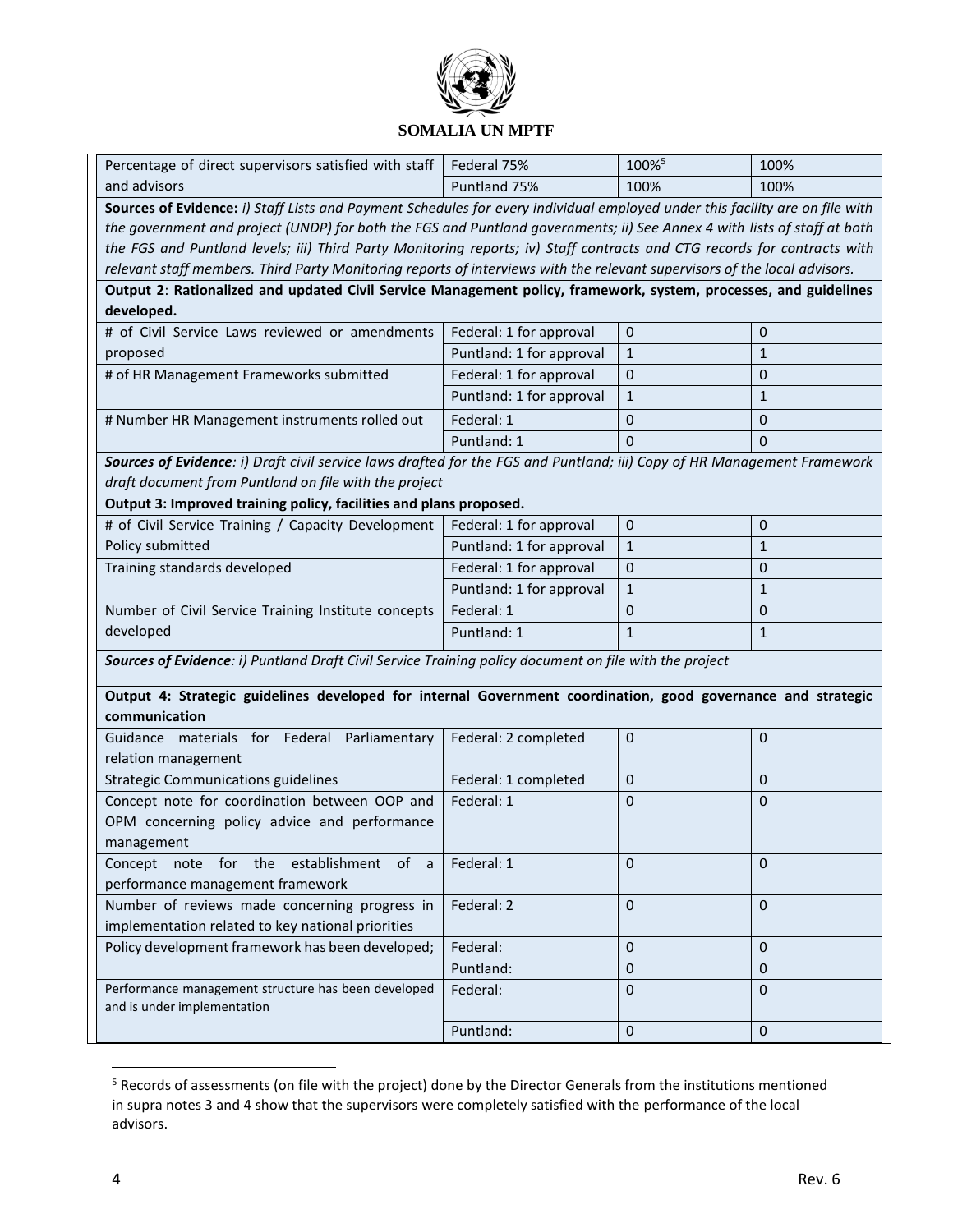

| Concept note for the elaboration of federal and state  | Federal: 1 Final      | $\Omega$     | 0 |
|--------------------------------------------------------|-----------------------|--------------|---|
| level organic law has been developed;                  | Puntland: 1 Final     | $\Omega$     | 0 |
| Ministry of Finance strategically leading PFM system   | Federal:1             | 1            |   |
| development                                            |                       |              |   |
| Ministry of Finance strategically leading the 'use of  | Federal: 1            | 1            |   |
| development<br>systems'<br>roadmap<br>country<br>and   |                       |              |   |
| implementation.                                        |                       |              |   |
| paper on modalities for public<br>Discussion<br>sector | Federal: 1            | $\Omega$     | 0 |
| engagement with non-state actors is developed          |                       |              |   |
| Concept note for engagement with non-state actors is   | Federal: 1            | $\Omega$     | 0 |
| prepared                                               |                       |              |   |
| Service delivery (Citizens') Charter for Puntland      | Puntland: 1 Completed | $\mathbf{1}$ |   |
| Complaints Mechanism, Puntland                         | Puntland: 1 Completed | $\mathbf{1}$ |   |
| Good Governance Advocacy strategy, Puntland            | Puntland: 1 Completed | $\mathbf{1}$ |   |

**Sources of Evidence:** *Reports from the Office of the President; Copy of the guidance materials; Copy of the Strategic Communications Guidelines; Complaints Mechanism verified to be in operation through interviews with beneficiaries and providers. Puntland Good Governance Advocacy Strategy draft document*

**Output 5: Assessments, tools, and plans developed to mainstream gender**

| Number of tools developed    | Federal:<br>$\overline{2}$<br>more $\vert 0 \vert$ |    |    |
|------------------------------|----------------------------------------------------|----|----|
|                              | completed                                          |    |    |
|                              | <b>Puntland:</b><br>2<br>more                      |    |    |
|                              | completed                                          |    |    |
| Number of partners supported | Federal:3                                          |    |    |
|                              | <b>Puntland: 3</b>                                 |    |    |
| Number of staff trained      | Federal:5                                          |    |    |
|                              | <b>Puntland: 5</b>                                 | 20 | 20 |

**Sources of Evidence:** *i) Draft Gender toolkit; ii) Partnership agreements; Draft documents for tools, plans and assessments developed in FGS and Puntland; Signed Agreements with partners; Signed attendance sheets to meetings and trainings in both Puntland and the FGS.*

| Output 6: Guidance to undertake Development Planning, M&E and Aid Coordination including reporting developed. |             |              |   |
|---------------------------------------------------------------------------------------------------------------|-------------|--------------|---|
| Number of institutional coordination arrangements                                                             | Federal: 1  |              |   |
| for development policy drafted                                                                                | Puntland: 1 | $\mathbf{1}$ |   |
| Number of M&E Strategies reviewed, amended,                                                                   | Federal: 1  | 1            |   |
| updated or developed.                                                                                         | Puntland: 1 | 1            |   |
| Number of processes, tools and guidelines for                                                                 | Federal: 5  | $\Omega$     | 0 |
| collection and storage of data developed                                                                      | Puntland: 1 | 1            |   |
| Development of a coherent M&E system for                                                                      | Federal: 1  | 1            |   |
| following up on the implementation of the National                                                            | Puntland:1  | $\mathbf{1}$ | 1 |
| Development Plan;                                                                                             |             |              |   |
| Coordination mechanism for statistics development                                                             | Federal: 1  | $\Omega$     | 0 |
| is operational                                                                                                | Puntland: 1 | 1            |   |
| The Ministry of Planning and International Development is                                                     | Federal: 1  | $\Omega$     | 0 |
| supported to developing the National Statistics Office                                                        |             |              |   |
| # of Aid Coordination Architecture developed and                                                              | Federal: 1  | $\mathbf{1}$ |   |
| institutionalized                                                                                             | Puntland: 1 | 1            |   |
| Number of DAD/AIMS systems operational                                                                        | Federal: 1  | $\Omega$     | 0 |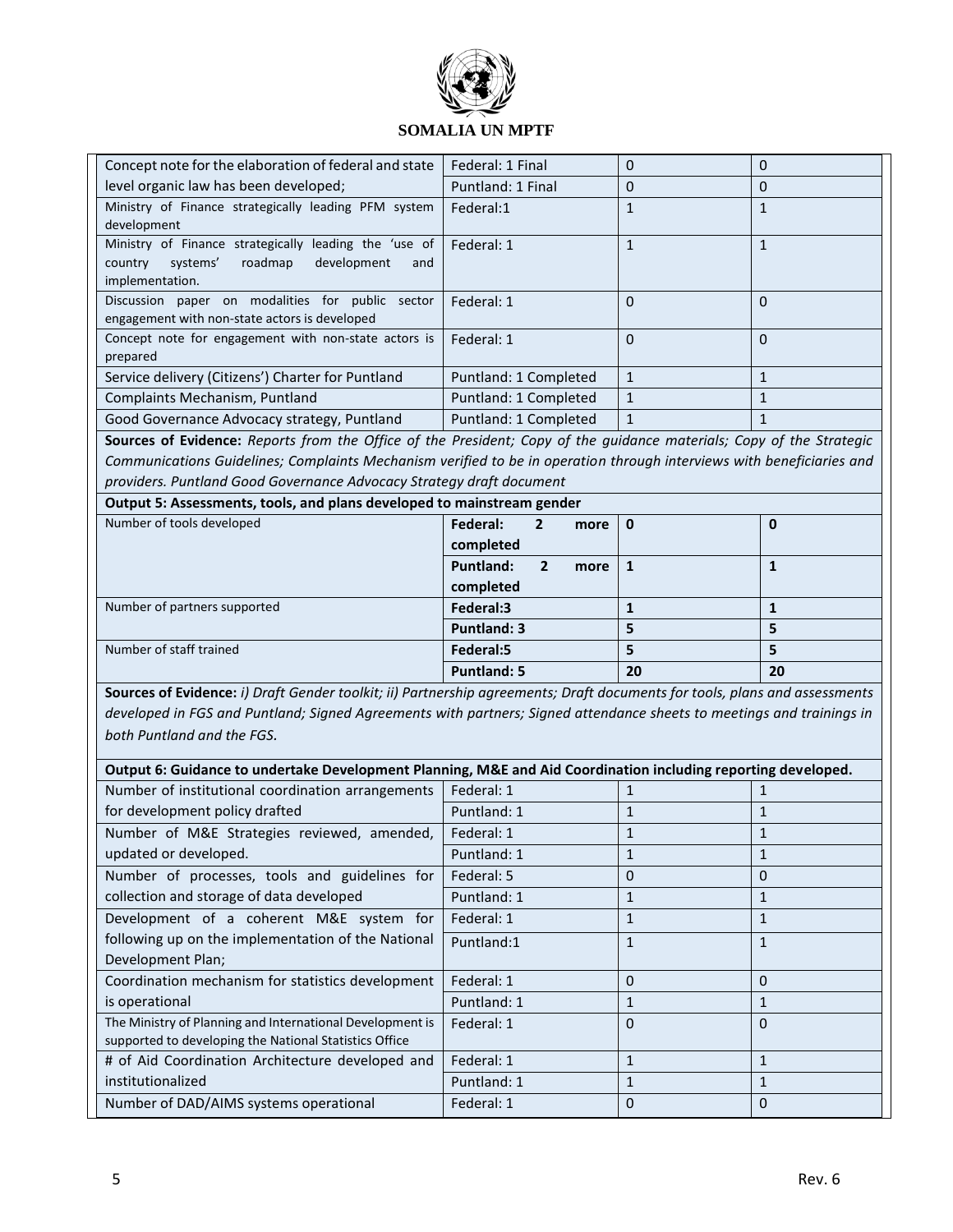

|                                                                                                                             | Puntland: 1           | $\Omega$ | 0    |
|-----------------------------------------------------------------------------------------------------------------------------|-----------------------|----------|------|
| Number of Quarterly reports on Aid Flows are                                                                                | Federal: 2            | $\Omega$ | 0    |
| generated through DAD/AIMS                                                                                                  | Puntland: 2           | $\Omega$ | 0    |
| Sources of Evidence: i) NDP quidance notes; ii) M&E strategy for federal level, the new Puntland five-year development      |                       |          |      |
| plan and the M&E section for the NDP; iii) ACU documentation PSG Working Group meetings                                     |                       |          |      |
| Output 7: Project management and implementation arrangement is established ensuring appropriate project                     |                       |          |      |
| implementation                                                                                                              |                       |          |      |
| Number of Project Board meetings are convened as                                                                            | Federal: 2            | $\Omega$ | 0    |
| scheduled                                                                                                                   | Puntland: 2           | $\Omega$ | 0    |
| Number of Project progress reports generated                                                                                | Combined (Federal and | 3        | 3    |
| periodically or monitored, reviewed and evaluated <sup>6</sup>                                                              | Puntland): 3          |          |      |
| Percentage of staff in the Project teams recruited.                                                                         | Combined (Federal and | 100%     | 100% |
|                                                                                                                             | Puntland): 90%        |          |      |
| <b>Sources of Evidence:</b> i) Project Board meeting reports from FGS and Puntland Staff records (Contracts and Timesheets) |                       |          |      |

### **NARRATIVE**

### **Output 1**: **Capacity gaps in priority institutions filled in placing staff and advisors in priority positions.**

Although efforts have been put into supporting the strengthening of the civil service capacities in the FGS and Puntland governments, it is largely anticipated that continued support will be needed. Government ministries in Somalia continue to lack quality and experienced labor to handle civil service work. In this regard, the SIP project supports the FGS and Puntland governments with dedicated staff referred to as local advisors for short - term periods.

At the FGS level, the project supported four local advisors at the Ministry of Women Human Rights and Development (MOWHRD). One local advisor was supported at the Ministry of Finance. At the MoWHRD, the local advisors were involved in work that supported communications; gender mainstreaming; human resources and policy planning. Key among their results was the input the advisors rendered to the National Action Plan meeting on sexual violence in Mogadishu held on 17 – 19 January 2017. Ms. Fawzia Hussein (Gender Advisor) and Hafsa Ali made presentations at the same meeting advising the FGS on strategies to combat sexual based violence in Somalia. These advisors have remained in their positions and they will work towards strengthening the institution. This work is important as it is bound to set Somalia on the right path in aligning itself with international norms of gender and sexual based violence.

At the Puntland level, local advisors at the Ministry of Planning and International Cooperation (MOPIC) were involved in various activities providing expert support to administration and finance, communication, monitoring and evaluation, planning as well as aid management. One local advisor, Ms. Fartun Ali who was deployed to work on Finance and Administration at Puntland MOPIC has managed to institute accounting and procurement systems at the ministry following a HACT report sponsored by UNDP in 2014. In a recent report, MOPIC noted that they had complied with most of the concerns that had been raised in the HACT exercise. This is important as it shows that the institution is slowly developing into a Ministry that can manage funds and respond to compliance matters effectively. The same finance advisor was involved in disseminating trainings on finance and administration to other Ministries supported by UNDP such as the PGGAB and Ministry of Labor Youth and Sports (MOLYS). The project has in the reporting period continued its support for a Communications Advisor, Ms. Zuad who has been working with MOPIC to develop its communications strategy. Results are evident through Monthly Newsletters and social media updates showcasing what activities and results the MOPIC in is engaged in at the Puntland level. This is important as such communications did not exist prior to this support. Information about the work of the MOPIC and other Ministries working on the revised NDP is now available due to this support.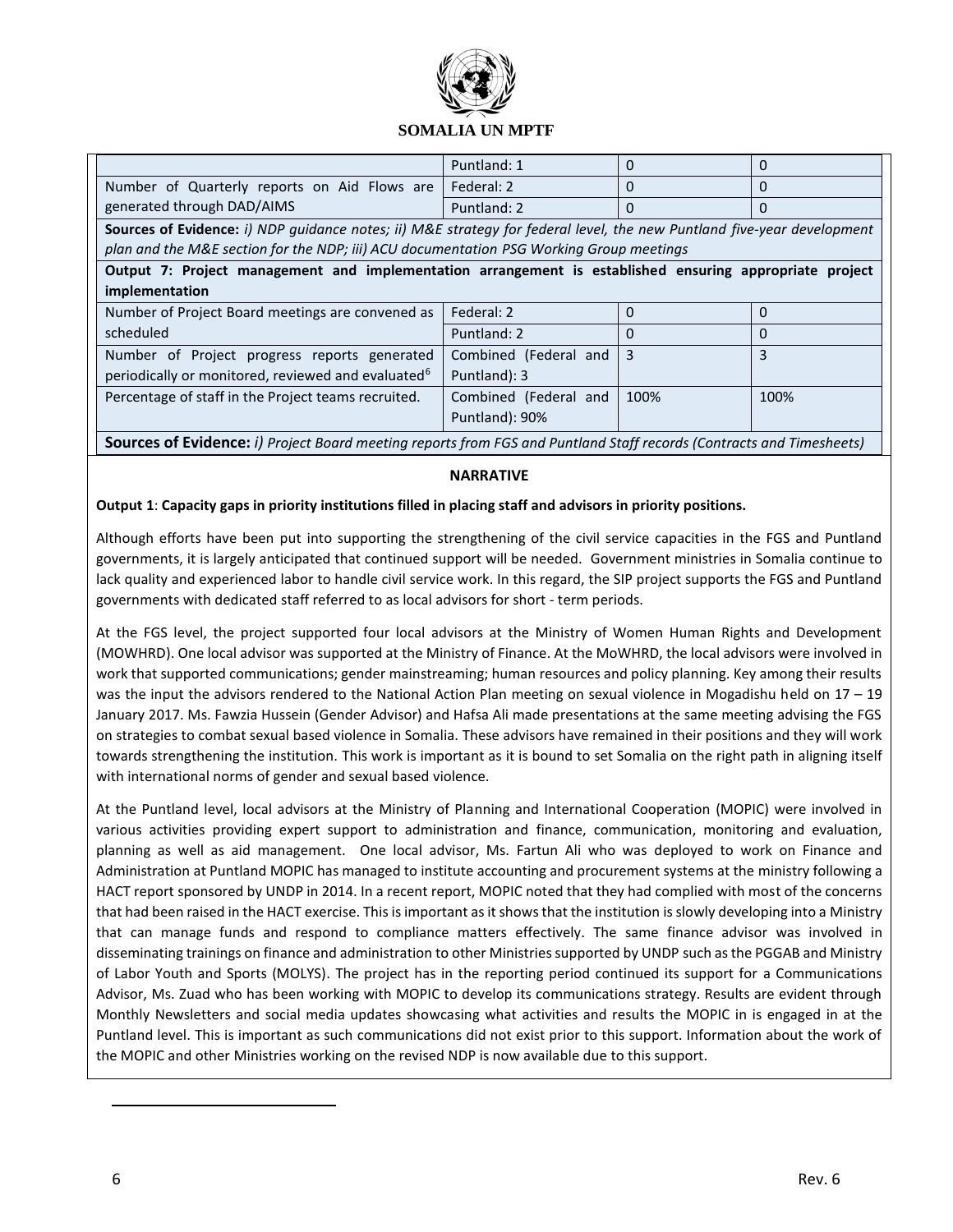

The Aid Coordination Unit (ACU) housed under the FGS Office of the Prime Minister (OPM) has a full staff complement of 23 in Mogadishu whose salaries are supported by the UNDP SIP project. In the reporting period the ACU fulfilled four main functions by providing the necessary technical secretariat support for the current drought response, a final review of the Somali Compact, assistance in the preparation of the London Somalia Conference that will take place on 11 May 2017 as well as the design of the post 2016 architecture. The ACU continued to provide advice to different government bodies on aid effectiveness, promoting inter-ministerial coordination and engagement in Compact implementation, strengthening dialogue between donors and government, as well as engaging regional states in the New Deal implementation process.

### **Output 2**: **Rationalized and updated Civil Service Management policy, framework, system, processes, and guidelines developed.**

### Civil service laws and regulations

At the end of 2016, two major civil service laws had been drafted and translated at both the FGS and Puntland levels. The two pieces of legislation for the FGS (Civil Service Law #11) and the Puntland government (Civil Service Law #5) have not yet been presented to the different cabinets. No further work has been carried out with regards to moving these two legislations forward and it is hoped that with the settling in of the new government at the FGS level, the processes will be moved further. The project is supporting the two Ministries to ensure that the two pieces of legislation can be in line with modern day expectations.

### **Output 3: Improved training policy, facilities and plans proposed.**

The training systems for civil service servants in Somalia remain weak or not institutionalized. Currently There are no specific capacity development policies or dedicated Civil Service Training Institutes (CSI) in Puntland and on Federal level. In 2016, the Puntland MOLYS through the support of an international consultant and one local advisor finalized the Civil Service Institute concept note, proposing to establish an institution that will handle civil service training for all government agencies to create uniformity and competence for civils servants as well as enhancing service delivery. The MOLYS also submitted a set of training standards that outline the training courses such as finance management; procurement for government; the use of government finance systems; human resources management and other civil service related courses. The documents are yet to be submitted to the Puntland Cabinet for approval. It is hoped this will be done in the second quarter of 2017.

There were no activities linked to this output in the FGS in the reporting period.

## **Output 4: Strategic guidelines developed for internal Government coordination, good governance and strategic communication**

### Parliament support:

While the Office of the Prime Minister maintains relations with Parliament, the efficiency and effectiveness of these relations can be improved. Strategic communications are underdeveloped and good governance guidance is mostly absent. While the intention during the reporting was to support the Office of the Prime Minster with dedicated staff and advisory services to strengthen these functions could not be realized because of the process of setting up the new government. Since the LOA with the OPM expired on 31 December, a new one is being negotiated with the new establishment and should be concluded before the end of the second quarter.

### Good governance support:

In Puntland at the end of 2016, the project supported the Puntland Good Governance and Anti-Corruption Bureau (PGGAB) with an international consultant and one local advisor to draft and finalize three policy papers: The Service Delivery Charter for Puntland, a public complaints mechanism as well as a Good Governance and Advocacy Strategy document. The PGGAB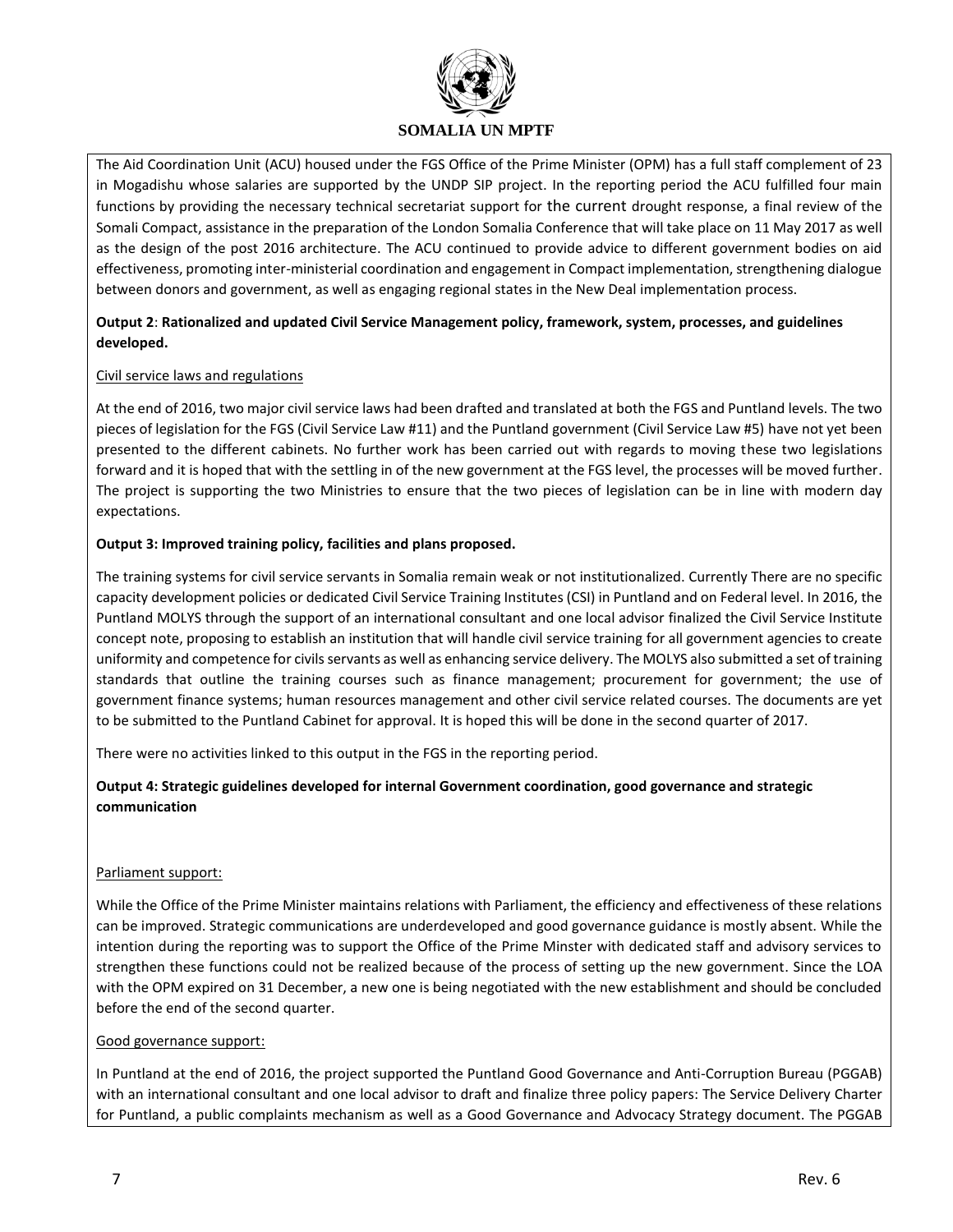

equally finalized its Three Year Strategic Plan, which is aligned to the Puntland revised Development Plan. Stimulating enhanced public participation on good governance and anticorruption issues in Puntland, extensive consultations were conducted with different stakeholders and publics such as youth, women and even government institutions in the third quarter. The policy papers will be presented to the Puntland Cabinet for endorsement in the first quarter of 2017. In the reporting period, the PGGAB Bureau started implementing the Three Year Strategic Plan. While the strategy is implementable it requires more financial and human resources. In the first quarter, the project supported the PGGAB with a brand new 4x4 vehicle to aid the institution in the delivery of its strategic plan and mandate. The new LOA has not yet been finalized with the PGGAB.

### **Output 5: Assessments, tools, and plans developed to mainstream gender**

In Somalia, gender-mainstreaming capacities are insufficient to warrant sufficient attention to gender in government policies, strategies and operational processes. The SIP project supports the Puntland's Ministry of Women Development and Family Affairs (MOWDAFA) and Federal Ministry of Women Human Rights and Development on gender mainstreaming.

A local advisor supported by the project trained ten staff members from Puntland's Ministry of Women Development and Family Affairs (MOWDAFA) on gender mainstreaming in the civil service. With the finalization of the Gender Mainstreaming Toolkit at the end of 2016, work to have the document piloted across the whole of the Puntland regions started in earnest in January 2017. A total of 5 meetings with gender focal points from all ministries were held across Puntland by the MOWDAFA. These sessions sought to share more information on the new proposed Gender Toolkit with key figures in the Puntland government. A total of 115 men and 60 women were reached between January and March 2017. The Gender /Women Empowerment Policy has also been finalized and is due for Cabinet presentation and approval in the second quarter of 2017.

The Gender Toolkit was proposed to Cabinet by Her Excellency, Ms. Anisa Hajmumin and approved at the beginning of March 2017. On 8 March, the Vice President of Puntland, H.E. Mr., Abdihakim Abdullahi Haji Omar officially launched the Gender Toolkit in Garowe. UNDP senior management was also present to mark the day. One of the important outcomes of the work supported by the project is that Puntland now has a Gender Working Group composed of key Ministries to share information on monthly basis on gender mainstreaming. Moe importantly, the work on the gender mainstreaming policy as well as the gender toolkit managed to bring key Ministries in Puntland to collaborate. For example, The Ministry of Planning and International Cooperation; and the Civil Service Commission were all consulted on the how and what aspects of their work needed to have gender mainstreaming interventions. This is important as it has led to more support from government counterparts.

#### **Output 6: Guidance to undertake Development Planning, M&E and Aid Coordination including reporting developed.**

While ad hoc arrangements for development planning standards and M&E existed in Somalia they were at varying levels of operationality. In 2017, the Aid coordination structures exist, but require further strengthening. The activities under this output contributed to Priority 1 *(Improve capacity of central Government institutions to coordinate and lead structural reform and policy harmonization process).*

#### Development Planning

While Somalia now has an IPRSP compliant National Development Plan endorsed by the SDRF on 13 December 2016, the work to implement it now needs to be carried forward. The NDP mainstreams the SDGs and it is intended to be IPRSP compliant. Somalia, for the first time since 1986, now has a NDP to guide development in Somalia, following up and replacing the New Deal Compact. The NDP will be used to plan for Somalia's development starting from 2017. Efforts are underway and meetings have been held with the now renamed Ministry of Planning Investment and Economic Development. The project supported the FGS with two international consultants to work directly on (i) Planning and SDGs and (ii) Monitoring and Evaluation in relation to the NDP. The first consultant is reviewing the Logical Framework and will translate them into annual deliverables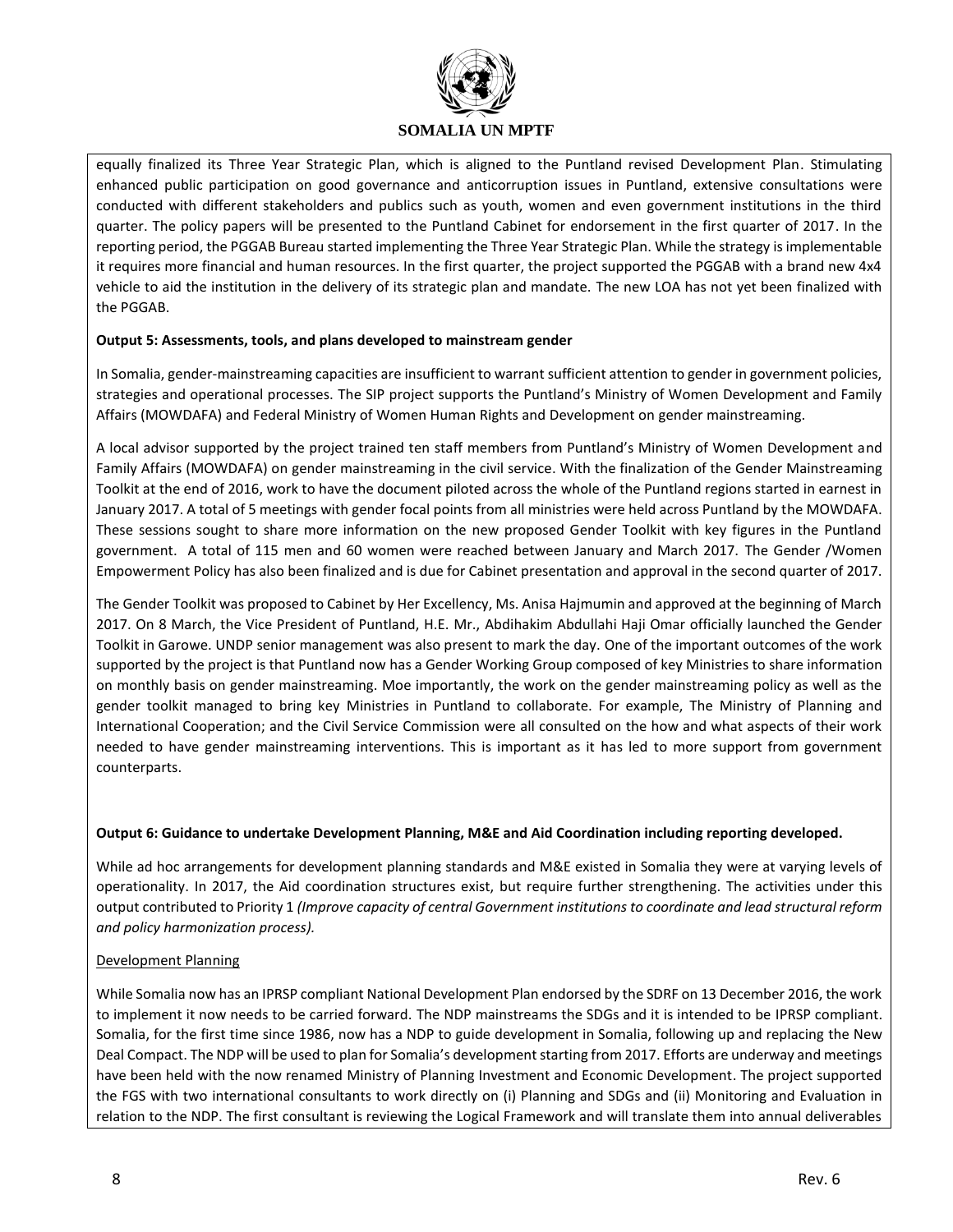

and associate these with the implementation arrangements. In addition, the consultant has been reviewing the baselines, targets and data sources for all the outputs and impact indicators in the NDP. This exercise is important as it is giving the MOPIC and the ACU expertise on clearer evidence based reporting and more leverage to report on the progress with regards the SDGs. The Monitoring and Evaluation consultant is also working on a robust M&E strategy to be used with the NDP. The work has started and it will be important in ensuring that the relevant institutions such as MOPIC and the ACU will have capable staff and tools to monitor aid and results from the implementation.

In Puntland, the Government under the leadership of the Ministry of Planning and International Cooperation was supported in 2016, to review and update the State Five Year Development Plan. A strong effort was made to align the Puntland Development Plan to the new National Development Plan. The updated plan (2017 – 2019) was presented and endorsed in December 2016. In the reporting period, the MOPIC engaged in several activities that utilized the expertise of the project supported local advisors as well as tools developed in 2016. In January through the assistance of the SIP project, the MOPIC shared the revised Three Year Development Plan with the Puntland Ministry of Finance. Fruitful discussions were held on how the Ministry of Finance would align the state budgets to the revised plan. Furthermore, the MOPIC engaged the District administrators in Bosasso, Galkaio, Galdogob and Jariban districts to align their District Development Frameworks with the revised NDP. Meetings were held with mayors, governors and other senior government officials from these regions and this resulted in revised District Development Frameworks aligned to the revised Puntland Development Plan.

### Monitoring & Evaluation, and SGD mainstreaming

Both the National NDP and the Puntland Development Plan include strong M&E frameworks and mainstream the SDGs. Building upon an overall M&E strategy developed (with SIP support) in 2015, the MOPIC was supported to establish a dedicated M&E unit and ensure an appropriate M&E framework would underlie the NDP. Detailed M&E arrangements have been developed in draft form, and through the proposed coordination arrangements in the NDP (the Pillar Working Groups) the further design of the M&E arrangement directly linked to the NDP will be taken forward.

In Puntland, the MOPIC has designed a database where they are currently capturing all data on development activities being implemented in the regional state. Where information used to be haphazardly collected making it difficult to analyze, now it is being stored in one place making it easier for the government to access and measure its performance.

### Aid Coordination

The project provides since its inception substantial support to the Aid Coordination Unit (OPM) with staff, operational funds as well as technical advice. The ACU operates appropriately and organizes the HLPF meetings, SRDF Steering Committees and support the various Working Groups. The ACU equally implemented a series of outreach activities to raise awareness of the New Deal, Aid Effectiveness, Aid management arrangements etc. The TPM monitoring report in April 2016 by CCORD reports that 43 meetings for all the 5 PSG groups including the SDRF including the Capacity Development group were coordinated by the ACU in 2016. It is fair to say that since its inception the ACU has done a great job to make sure the coordination architecture was operational and continued to do so during 2016.

MOPIC and the ACU managed to carry out an e survey on the NDP and knowledge of the SDGs in Somalia and the diaspora. This was carried out and a report was produced in the reporting period. The findings of the exercise are summarized below:

- **SDGs and NDP are well known in Somalia:** Around 60% of respondents are aware of SDGs and the Somali National Development Plan
- **Poverty reduction, Food security, Nutrition and Sustainable Agriculture, Education, Health, and Building Effective and Inclusive Institutions, Peace, Justice** are those SDGs (1, 2, 3, 4 and 16) most prioritized
- **Most people feel their situation in the past 12 months has improved.** For all proposed SDGs, the percentage of respondents which consider that the situation of their families has improved is higher that the percentage of respondents who consider it has got worst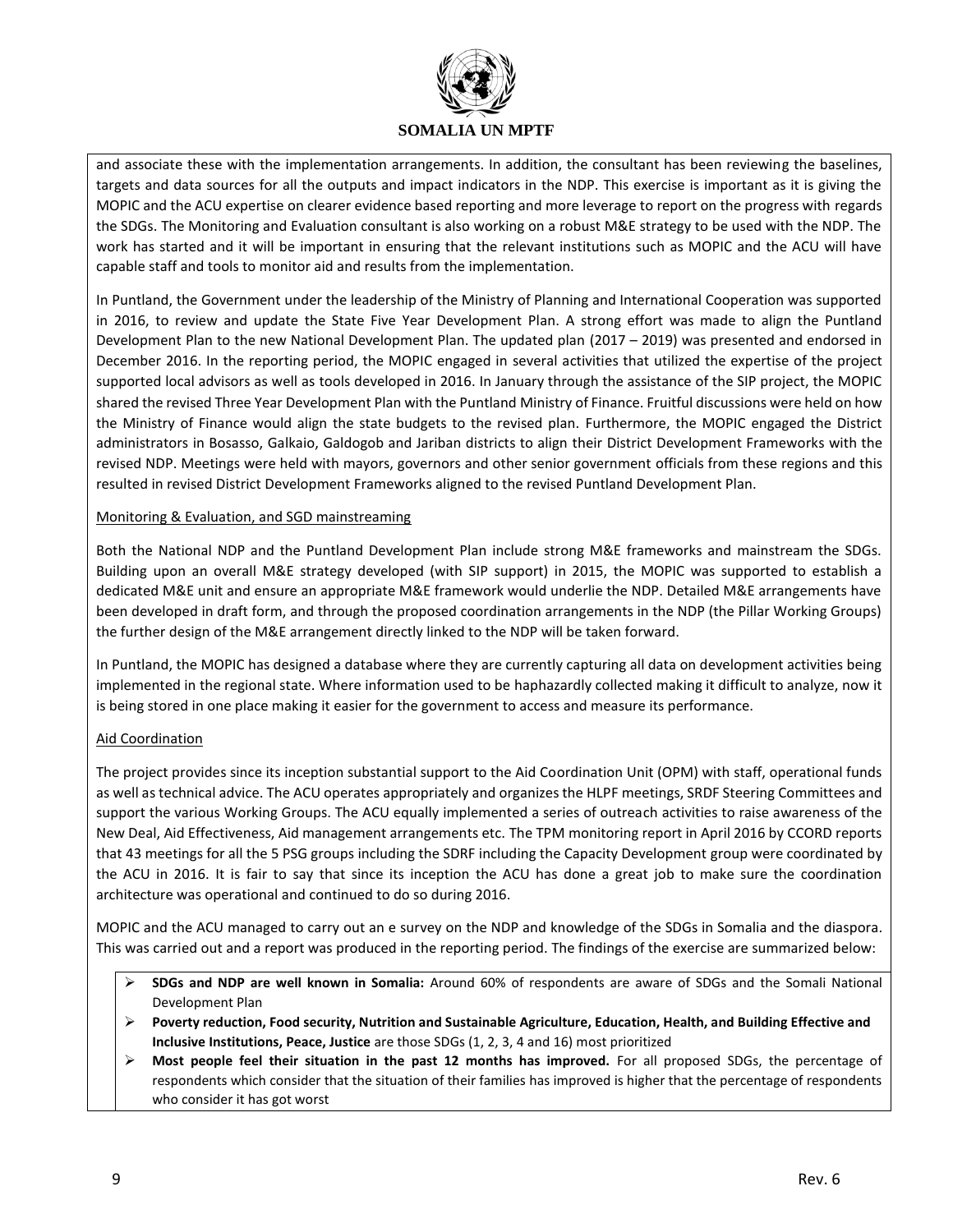

- **Progress is most notably perceived in poverty reduction, food security and nutrition, health & well-being and education, and less in making cities inclusive, safe and sustainable, promoting sustainable consumption and production, and ensuring good and inclusive governance.** Respondents perceive better progress in the last 12 months in the implementation of SDGs 1, 2, 3, 4 and less progress in implementation of SDGs 11, 16 and 12
- **Conflict and limited government capacity hamper peace.** Persisting conflict and limited institutional capacity are the factors which respondents have considered affect most peacebuilding and state building, while strengthening of national systems and developing clear strategies and plans are the preferred options to promote development
- **Security, justice, education and health are the key, most urgent areas for investment**
- **Political leadership, followed by capacity building and resources availability are considered as the main factors contributing to an effective implementation of the National Development Plan**
- A majority of the people consulted perceive that **public participation in politics is insufficient** and believe that, when equally represented in decision making, **women can bring leadership and value to development**
- Cultural barriers, followed by lack of a legal framework which promotes gender equality, limited resources and opportunities available for women and lack of awareness of women's rights are considered as main **factors preventing women's equal participation in development**
- **Some differences in perceptions between Somali men and women rise.** Men are more aware of SDGs than women, while both men and women show similar preferences on SDG prioritization. Women perceive better progress in SDG implementation than men, have a lower perception of existence of limitations in public participation in politics and consider they have the capacity to lead development in the country when given equal opportunities as men
- **Level of awareness of SDGs and the National Development Plan as well as investment prioritization and factors perceived to affect National Development Plan implementation slightly vary amongst States.**
- **Perceptions on the National Development Plan vary slightly by sector of society** (**public, private, civil society or academia).** Main differences are reported in the degree of awareness of SDGs and the National Development Plan (higher for public sector and lower for private sector), perception of progress in SDG implementation (higher in private sector) and in public participation in politics.

The Puntland government continued to make headway in strengthening the structures of the Puntland Development Forum to coordinate aid management in the state. This is the first example of a state level coordination structure, established with the support of the SIP, and is an inspiration for the arrangements that are to be made in the new Federal Member States.

One important activity that was carried out during the reporting period was an aid perception survey that was carried out in Karkar and Nugal regions of Puntland. The MOPIC staff managed to carry out KIIs as well as Focus Group discussions in Gardho, Burtinle, Dangorayo and Garowe seeking to gauge the citizens' knowledge of their perception on aid flow, use and management. A comprehensive report was produced by the MOPIC.

The SIP project also supported building from the work in 2016, a Monitoring and Evaluation mission to test the systems developed at the MOPIC. Two projects were monitored in Karkaar and Nugal by six MOPIC staff and monitoring report were produced. This was an important exercise which if replicated in other regions will provide useful mechanisms to monitor the implementation of aid by the government not only in Puntland but the whole of Somalia.

The Aid Management data is presently collected through dedicated annual surveys. While the resulting reports do provide solid information on annual basis, they are insufficient to provide continuous guidance and insight on aid provided to Somalia. Based on a joint World Bank – SUNP (SIP) assessment of the requirements for nationally implemented Aid Information Management systems (AIMS), the SIP takes it forward to design and establish such a system. During 2016 further discussions with the different partners were held, and although it took some time to reach agreement, towards the end of 2016, these agreements were reached and the procurement arrangements are presently under development. The design and installation of the new Aid Information Management systems is scheduled to be completed in 2017.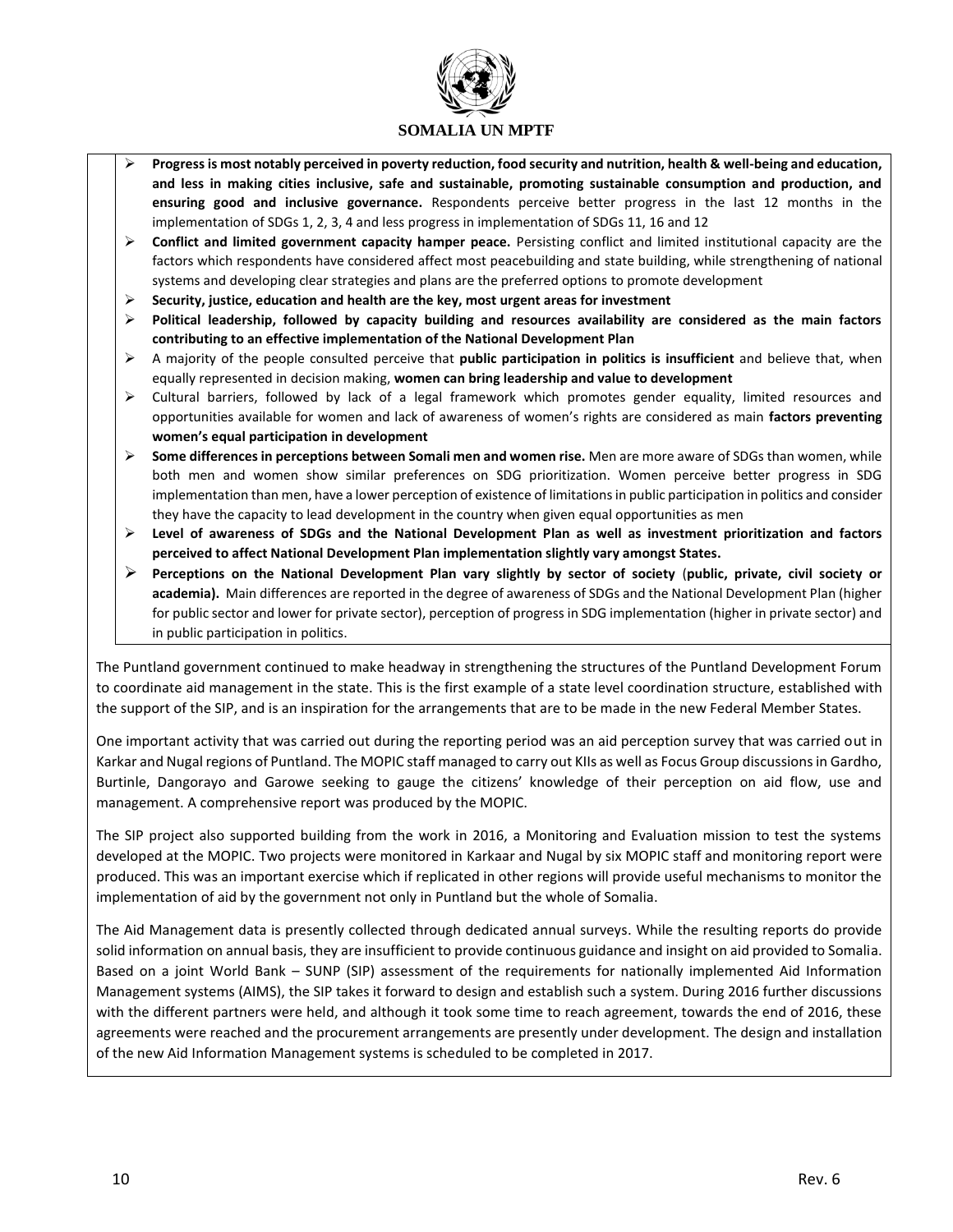

To improve the working conditions and to reduce the operational costs (diesel) UNDP also supported the installation of a generator and a solar power system at the FGS MOPIC that works in a hybrid arrangement to provide power at a muchreduced cost in the fourth quarter.

### **Output 7: Project management and implementation arrangement is established ensuring appropriate project implementation**

In 2017, only the National Civil Service Commission and the Ministry of Women Human Rights and Development had active LOAs at the FGS level. In Puntland, the MOPIC, MOWDAFA and the CSC had active LOAs which expired on 31 March 2017. The Ministries have managed to submit their financial and narrative reports where it shows activities planned were implemented successfully.

There were no board meetings held in the reporting period as the project awaited the formation of the new government.

### **Other Key Achievements**

- Retention of key staff at the MOPIC, NCSC and MOWHRD in the FGS. This is an important achievement as this goes to the core of what the SIP project is about – building government systems that are sustainable and durable.
- The rolling out of an e survey by the MOPIC in conjunction with the ACU was a major collaborative effort which should aid the FGS government on aid information management and generation of information.

### **Challenges (incl: Delays or Deviations) and Lessons Learnt:**

**Language and communication Challenges:** The official language of the government is Somali, and as such, not all Somali government officials are able to use English as a medium of communication poses challenges especially when dealing with Somalis who cannot fully express themselves in English. The recent MOWDAFA workshops exhibited these challenges wherein it as reported in an after - workshop evaluation that those who had used the English versions of the Gender Toolkit seemed not to grasp the issues well as compared to the ones who had been given the Somali version. In addition, the government has issued a decree requiring the translation of all official documents into Somali. This requirement will increase project implementation costs, due to the need for translation services into Somalia and vice versa. **Lesson learnt:** There is need to set up a central Unit in one of the government institutions dedicated to translating official documents for key government ministries so that there are no delays or onerous demands on regular civil servants or local advisors who might take their time or not do the job properly.

**Logistical challenges for international meetings:** Challenges were experienced for the second time when four Puntland Civil Service Commission officials tried to get Kenyan visas to attend a South – South cooperation meeting with the Kenya Public Service Commission in Nairobi. The Kenya Ministry of Foreign Affairs has for the past three months been "processing" the papers. **Lesson learnt:** Given the increasing difficulty of Somali participants getting Kenyan entry visas, it is recommended that before logistical preparations for holding the workshop are completed, the Somali participants ought to apply and obtain entry visas before concluding arrangements. Alternatively, other venues in the region without stringent entry requirements should be explored.

**Slowed down activities at the FGS level because of elections:** The implementation of activities slowed down drastically because of the Presidential election. Requests for information, reports and other issues went largely unattended to. In the end, some key government personnel in the OPM and OOP left their positions and UNDP could not carry out Third Party Monitoring exercises which had been scheduled for February 2017. **Lesson learnt:** Evaluations and other key activities linked to government officers might need to be carried out just before the election period so that the risk of not finding the same officers after the election is minimized. More importantly, a policy of retaining old staff members with institutional memory needs to be maintained in the Ministries.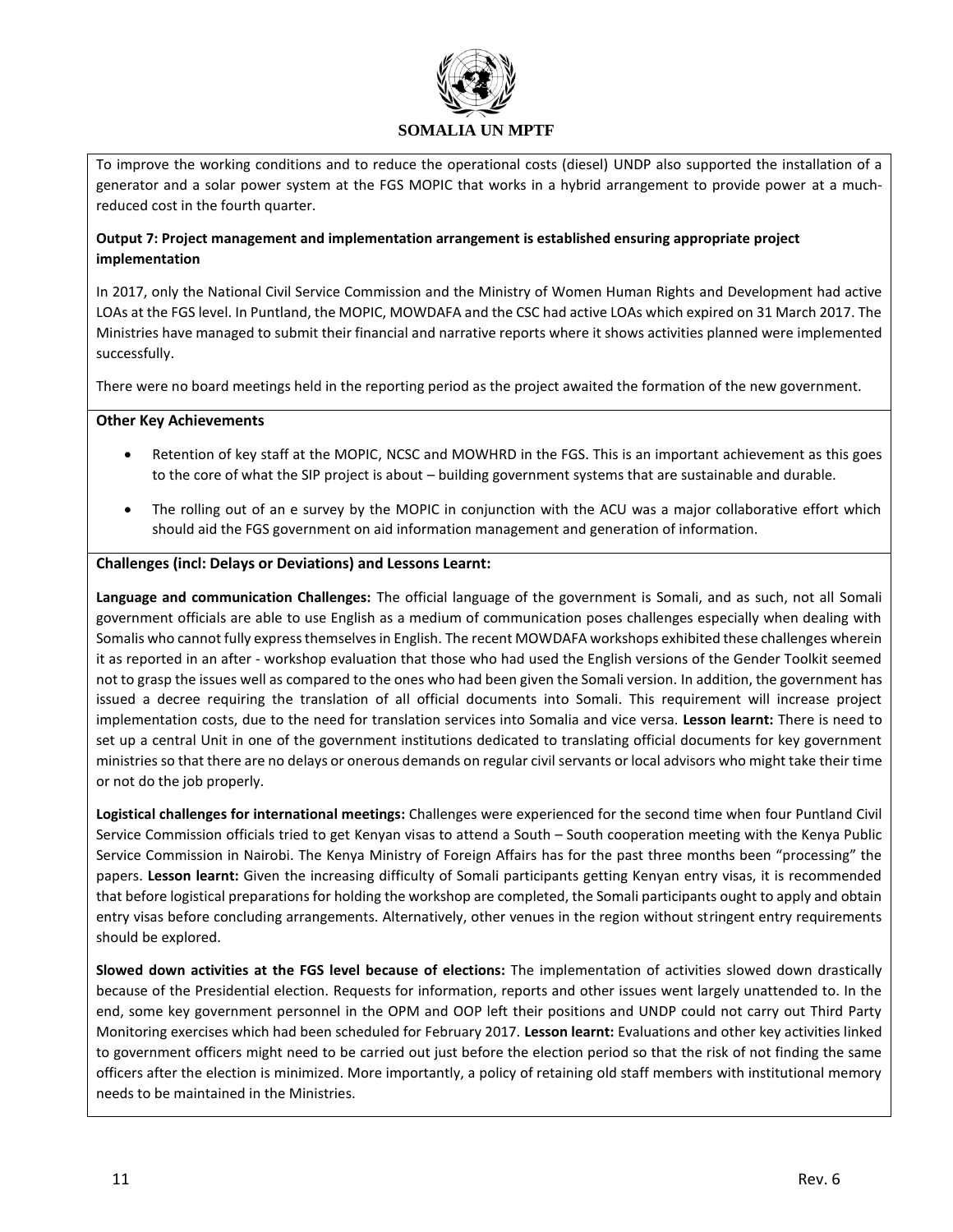

### **Catalytic effects**

The work on carried out by the Puntland Good Governance and Anti-Corruption Bureau has the potential to spark new areas of interest on anti-corruption. The momentum has been created and there is every opportunity for the institution to host meetings and even a conference on anti-corruption in Puntland for the whole of Somalia. This will be a chance to showcase the work that is being done by the PGGAB as well as UNDP in Puntland. Furthermore, the work that was started on national development planning and the SDGs has the potential to create more linkages between different Ministries as most of the SDGs are interlinked. The monitoring and reporting mechanisms that are currently being worked on at the FGS and Puntland levels have the potential to be replicated in other federal member states and will also generate more information and data on the efforts of government to implement the NDP.

#### **Gender**

A national Gender Toolkit that was finalized in December 2016 in Puntland was officially launched on 8 March 2017 during International Women's day celebrations by the Vice President of Puntland. The Gender toolkit is now being utilized as a reference point for all Federal Member states to inform the government on how to implement gender mainstreaming in the civil service, economic activities and other key national priorities. The MOWDAFA has proposed to pilot this same toolkit in other Federal Member states.

The project continued to incorporate a UNDP directive that every LOA signed with a partner must be supported by a Female Graduate Intern as this has the effect of increasing the chances of female Somalia graduates in getting professional experience. The project supported 3 Graduate Female Interns at MOWDAFA, the CSC and MOPIC in Puntland. One intern was supported at the Ministry of Women Human Rights and Development at the FGS level.

An international Gender Consultant has been contracted by the project to work with the FGS Ministry of Women and Human Rights Development to develop a Strategic Plan, Annual Workplan, Communications and Human Resources Management Policies for the Ministry.

| Proportion of gender specific                                  | Total no. of Outputs      | Total no. of gender specific Outputs                        |                        |
|----------------------------------------------------------------|---------------------------|-------------------------------------------------------------|------------------------|
| outputs in Joint Programme <sup>7</sup>                        |                           |                                                             |                        |
| Proportion of Joint Programme<br>staff with responsibility for | <b>Total no. of Staff</b> | Total no. of staff with responsibility<br>for gender issues |                        |
| gender issues (as of end of<br>$2016)^{8}$                     | 10                        | 5                                                           |                        |
| <b>Human Rights</b>                                            |                           |                                                             |                        |
|                                                                |                           |                                                             | <b>Result (Yes/No)</b> |

 $7$  Gender Specific Outputs are those that are specifically designed to directly and explicitly contribute to the promotion of Gender Equality and Women's Empowerment.

<sup>&</sup>lt;sup>8</sup> Staff members are those contracted to undertaken work for the Joint Programme including full time staff, consultants, advisors, interns, etc. Staff members with responsibility for gender issues are those who have gender related activities included in their Terms of Reference.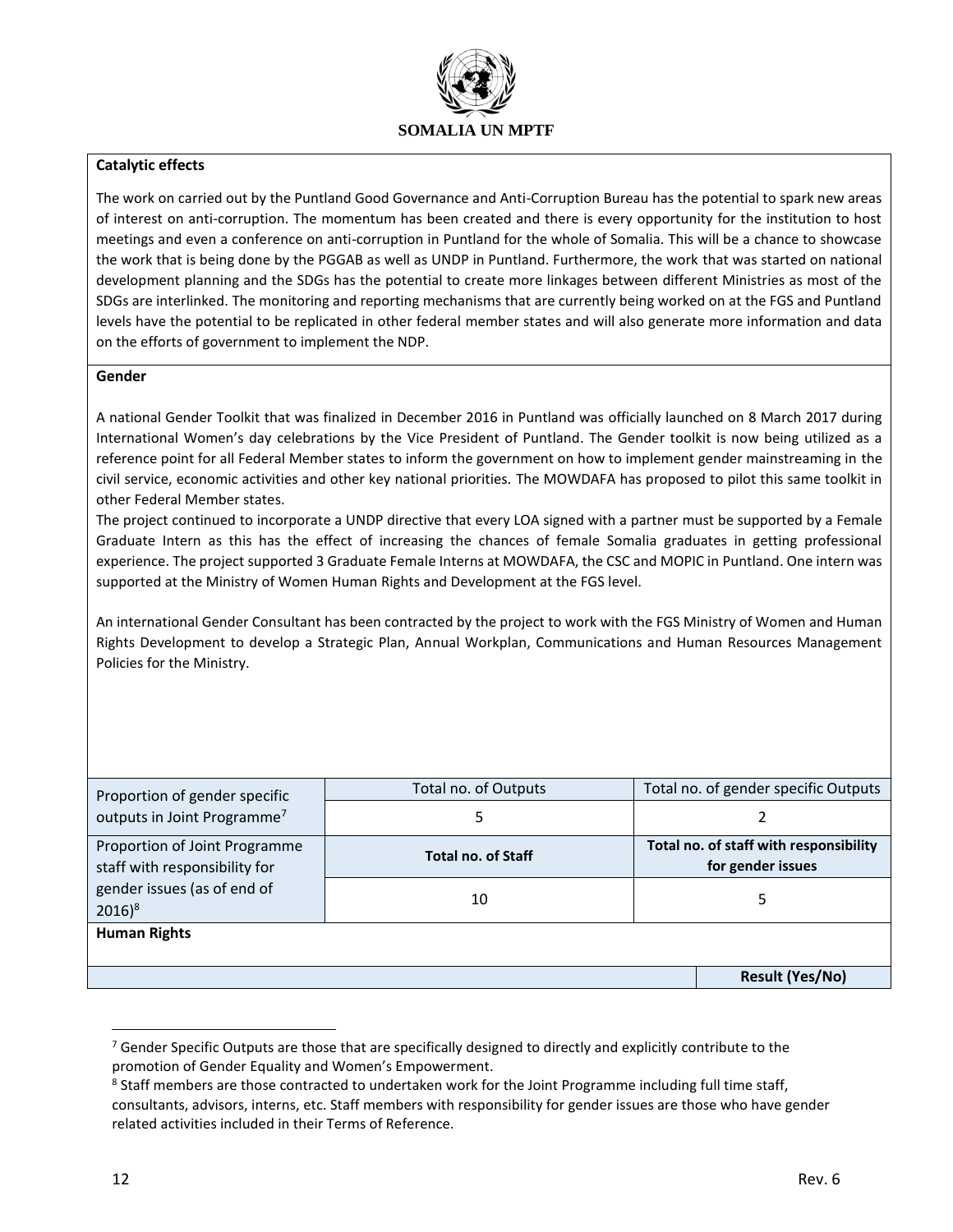

| Has the Joint Programme included a protection risk assessment in its context analysis,    |              |
|-------------------------------------------------------------------------------------------|--------------|
| including on gender issues, and taken measures to mitigate these risks to ensure they are | Yes          |
| not exacerbated or new risks created?                                                     |              |
| No. of Joint Programme outputs specifically designed to address specific protection       | Result (No.) |
| concerns.                                                                                 |              |
|                                                                                           |              |
| No. of Joint Programme outputs designed to build capacity of duty bearers to fulfil their | Result (No.) |
| human rights obligations towards rights holders.                                          |              |

**Website use:** The FGS Minister of Planning, Investment and Economic Development uses the following website for all its updates and it has recently been revamped:<http://www.mopic.gov.so/>. and the Puntland MOPIC uses the following: mopicplgov.net.

## **Social Media Use:**

- For all information about the NDP in Somalia the MOPIC has a twitter account, which is constantly updated with pictures from meetings, press releases and any other details. Its twitter handle is: @MOPIED\_Somalia. And the Puntland MOPIC is @MopicP
- $\checkmark$  The Minister of MOPIC constantly uses the following hashtag on twitter to engage citizens at home and abroad when carrying out public outreach programs: #NDPSomalia and #QorshahaQaranka. A search on twitter using the two hashtag in Somali and English will reveal the level of information and detail about the work on the NDP supported by the project.

**Pictures:** The project in collaboration with the different government partners collects pictures from meetings, workshops, trainings, banners etc. To ensure visibility of the UN and cooperating partners, the pictures taken should have the UN logo and logos from the different donors. A collage of pictures is available in Annex 5 of this report.

The project submitted its finalized Annual Work Plan for 2017 to UNDP management. The planned budget for 2017 is set at USD 6,094,621. The major highlights for the second quarter of 2017 include:

- In the second quarter, the project will pay specific attention to strengthening the 'use of national systems' predominantly through the management arrangements of the Letters of Agreement (LOA), which will be further aligned with the national systems. Several LOAs are due for renewal at the FGS and Puntland levels and these will be signed before the end of the quarter.
- The finalization of the two civil service laws in both the FGS and Puntland, and bringing them to Cabinet and subsequently parliament approval are high priorities. The final output being the enactment of the two pieces of legislation.
- The Federal Government of Somalia will be supported with the development of a detailed proposal for establishing a Civil Service Training Institute and national training arrangements for civil service staff. The Puntland government will be supported with the implementation of their plans to establish a civil service training institute through project facilitation with other agencies that may support.
- More trainings as well as more activities on gender mainstreaming in the civil service will be conducted at both the FGS and Puntland level. The SIP project intends to support the MOWHRD of the Federal Government of Somalia with the development and implementation of tools and systems to ensure that gender is mainstreamed in (new and amended) legislation and policies.
- Increased support will be given to the strengthening of the Puntland Good Governance Anti-Corruption Bureau to enhance the citizen's charter and public complaints mechanism. The project will support the Federal and Puntland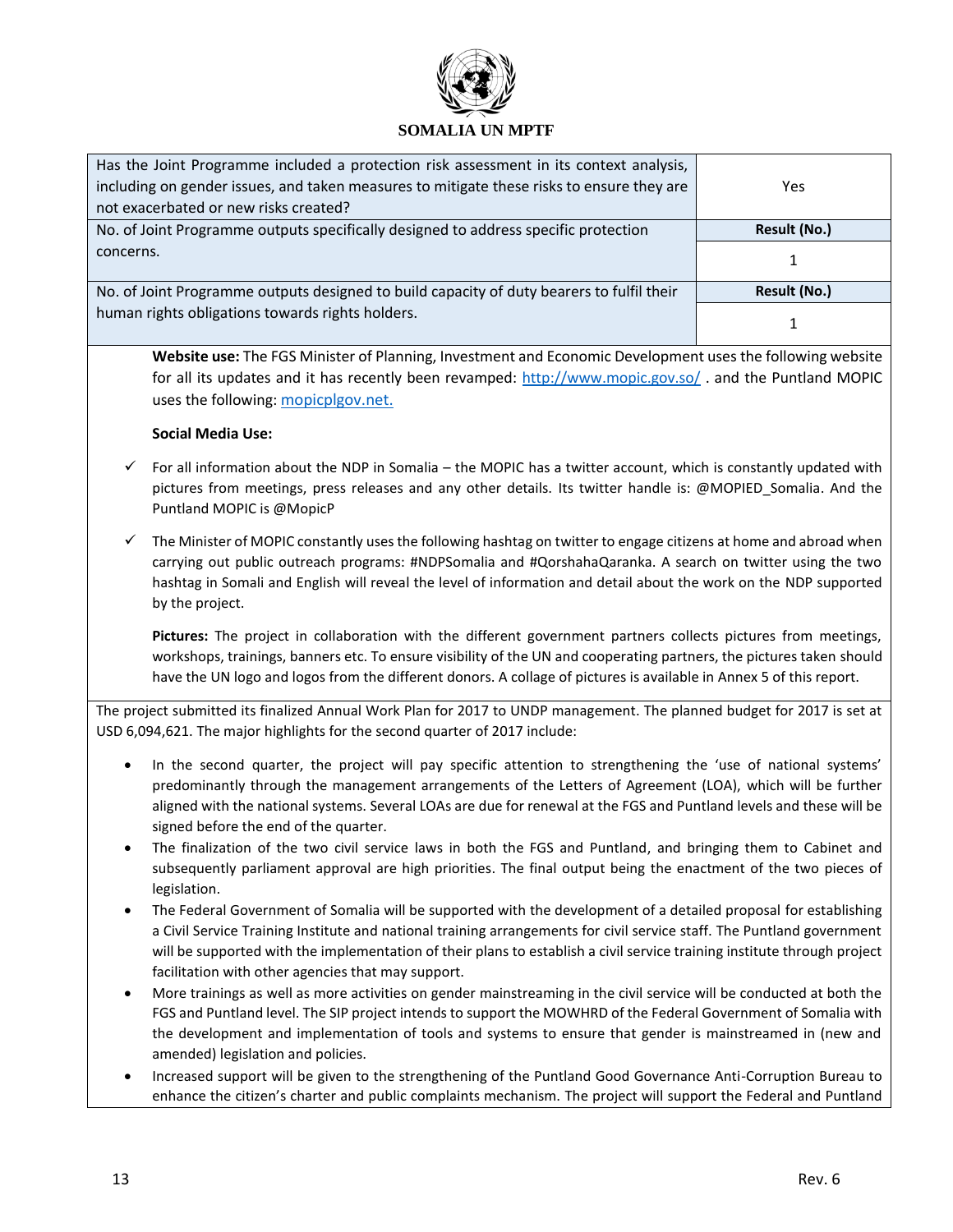

government to develop and implement an approach to strengthen the engagement with non-state actors and civil society actors.

- In cooperation with other UNDP projects and jointly with the World Bank, the project will support the implementation of a review of the present concerning role and responsibility distribution between the Federal government, the Federal Member states and the municipalities. It is expected that the project will support, during 2017, an executive focused national coordination arrangement to address the role and responsibility distribution concerning 'core of government' functions.
- In close coordination with the StEFS (UNDP State Formation project, also in the Capacity Development Programme) the federal member states will be supported to finalize their state strategic plans. With the start of the implementation of new Somalia NDP, more work will be centered on strengthening the monitoring and evaluation system for results measurement. The project equally will support the statistics office in MOPIC responsible for the strengthening of the system for administratively collected data and the coordination of the national surveys.
- Looking forward, a more elaborate aid management system will be set up. In the first half of 2017, in line with the NDP and the required amendments to the coordination architecture and to provide improved options for Federal Member State inclusion and participation, the SIP project together with the RCO (UN Resident Coordinator's Office), the MOPIC and the ACU will develop a new project that will provide a comprehensive, coherent and well-coordinated support to the overall aid coordination architecture. Based on the agreed upon division of labor between the FGS MOPIC and the ACU, the project will support both federal entities in implementing a coherent aid management and coordination infrastructure. Specific attention will be given to the participation of the Federal Member States in the Aid Coordination architecture. In Puntland, the establishment of the Puntland Development Forum was supported in 2016, and will continue in 2017 with the hope that the system can be replicated in other regional administrations.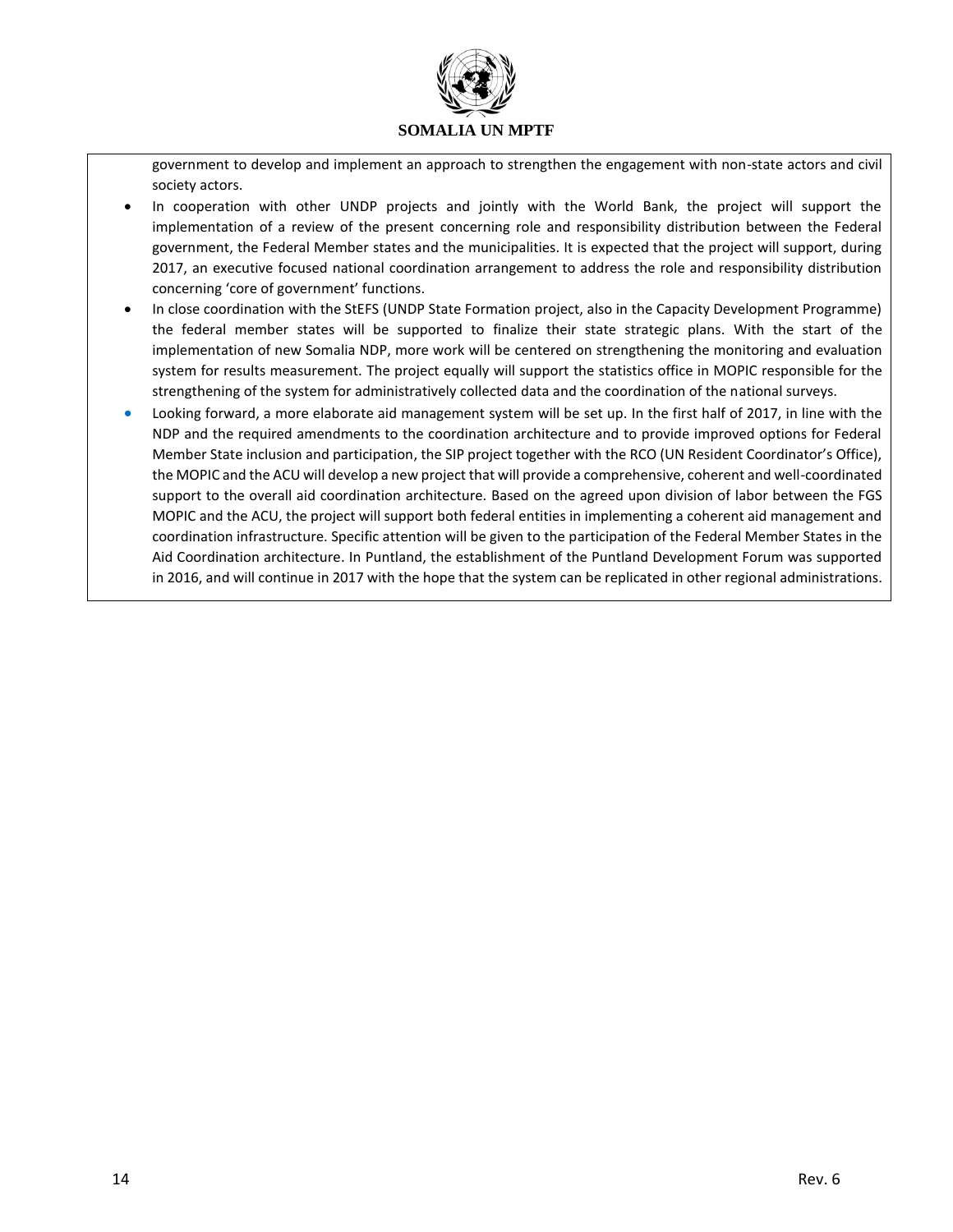

## **ANNEX 1. RISK MANAGEMENT**

| Type of Risk <sup>9</sup> | <b>Description of Risk</b>                                    | <b>Mitigating Measures</b>                                                                               |  |  |  |  |  |  |
|---------------------------|---------------------------------------------------------------|----------------------------------------------------------------------------------------------------------|--|--|--|--|--|--|
| <b>Financial</b>          |                                                               |                                                                                                          |  |  |  |  |  |  |
| Risk assessment as per    | Limited capacity of partners to comply with appropriate       | HACT Assessments are carried out on each partner and UNDP Finance procedures are observed for            |  |  |  |  |  |  |
| Pro Doc                   | finance and procurement policies and procedures in            | all transactions. Trainings for partner staff members are also implemented                               |  |  |  |  |  |  |
|                           | managing, tracking and reporting on expenditures.             |                                                                                                          |  |  |  |  |  |  |
| Risk reporting for Jan-   | NTR <sup>10</sup>                                             | NTR ALL: Mogadishu and Puntland: The project is under the financial control of an International          |  |  |  |  |  |  |
| <b>March 2017</b>         |                                                               | Project Management Specialist in charge of the day to day financial accounting for the two projects.     |  |  |  |  |  |  |
| <b>Operational</b>        |                                                               |                                                                                                          |  |  |  |  |  |  |
| Risk assessment as per    | Delay in recruitment of project management and                | Recruitment will be planned well in advance, and engaging HR contractors will be explored to             |  |  |  |  |  |  |
| Pro Doc                   | international and national full time technical staff          | ensure timely deployment of required staff- both national and international.                             |  |  |  |  |  |  |
|                           |                                                               | All the staff required for the entire project will be assessed in advance, and a special recruitment     |  |  |  |  |  |  |
|                           |                                                               | drive will be conducted to attract better and required talents, and deployed.                            |  |  |  |  |  |  |
| Risk reporting for Jan-   | ii) Puntland: Logistical problems: such as visa approvals for | ii) Puntland: Logistical problems: In future, several options will be put on the table for consideration |  |  |  |  |  |  |
| <b>March 2017</b>         | meetings to be held in Kenya prove to be challenging in       | such that if one especially the Nairobi one fails the meetings can be transferred to a regional country  |  |  |  |  |  |  |
|                           | certain instances. For example, the SIP project tried to      | such as Ethiopia and Uganda subject to resource availability and other logistical arrangements.          |  |  |  |  |  |  |
|                           | organize a South $-$ South cooperation meeting for the        |                                                                                                          |  |  |  |  |  |  |
|                           | Puntland Civil Service Commission but the Ministry of Foreign |                                                                                                          |  |  |  |  |  |  |
|                           | Affairs is still reviewing the request since January 2017.    |                                                                                                          |  |  |  |  |  |  |
| Organizational            |                                                               |                                                                                                          |  |  |  |  |  |  |
| Risk assessment as per    | Lack of agreement on coordination and cooperation             | The Steering Committee and the Component Boards will address emerging issues and evolving                |  |  |  |  |  |  |
| Pro Doc                   | arrangements                                                  | circumstances and may proceed with amendments to project work plans or operating processes to            |  |  |  |  |  |  |
|                           |                                                               | allow an appropriate response.                                                                           |  |  |  |  |  |  |
| Risk reporting for Jan-   | <b>NTR</b>                                                    | While the Board Meetings were held, it is intended to increase the frequency to 4 times per year.        |  |  |  |  |  |  |
| <b>March 2017</b>         |                                                               |                                                                                                          |  |  |  |  |  |  |
| <b>Political</b>          |                                                               |                                                                                                          |  |  |  |  |  |  |

<sup>9</sup> Environmental; Financial; Operational; Organizational; Political; Regulatory; Security; Strategic; Other.

<sup>10</sup> NTR - Nothing to report

 $\overline{a}$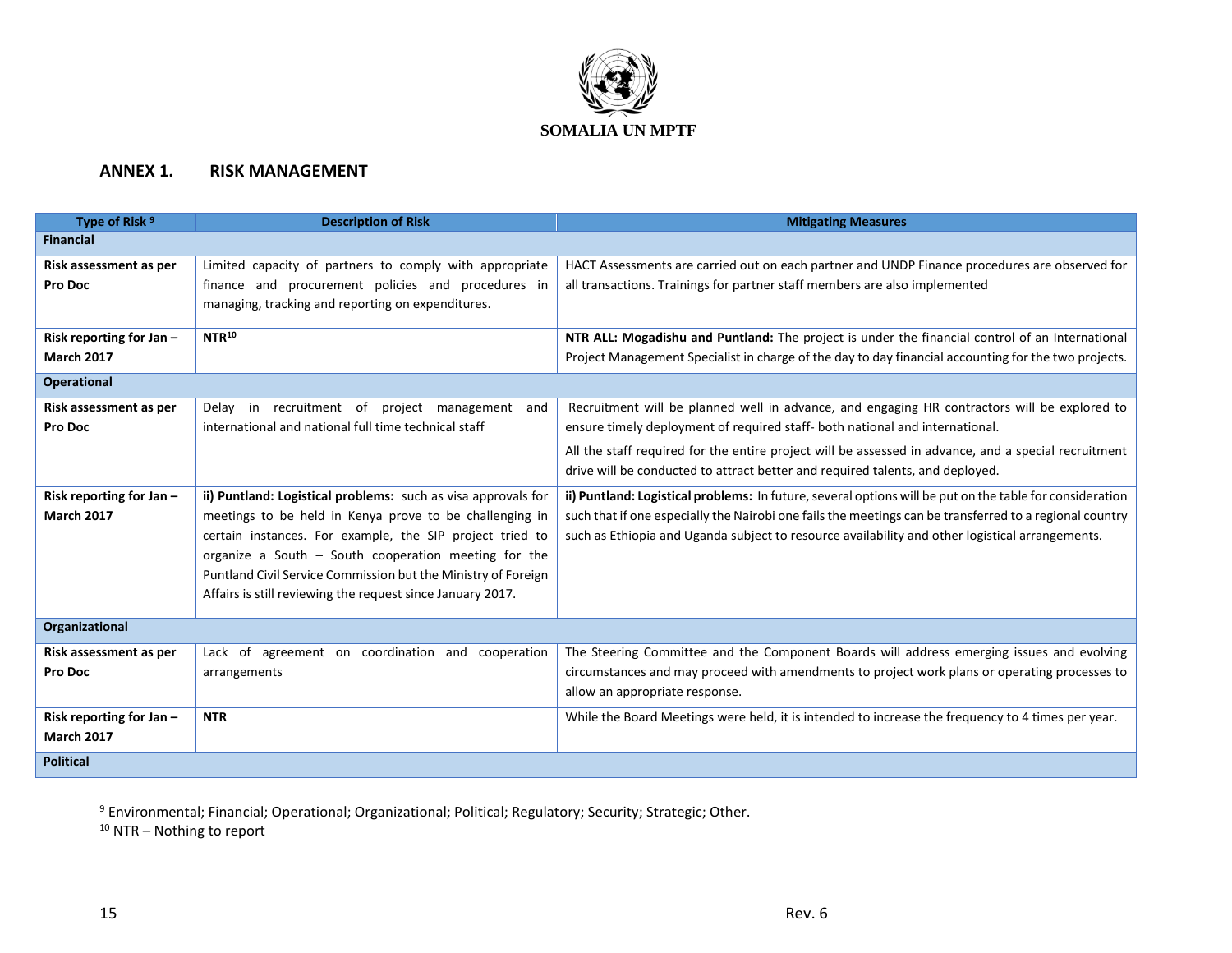

| Risk assessment as per  | Change of Ministers and Senior staff in the Ministries.            | Recent history has shown that on Federal level the government changes regularly and the impact is   |
|-------------------------|--------------------------------------------------------------------|-----------------------------------------------------------------------------------------------------|
| Pro Doc                 |                                                                    | high, although changes since early 2016 have been very limited. The situation in Puntland is more   |
|                         |                                                                    | stable. Broad involvement of senior staff in the Ministries improves understanding, agreements and  |
|                         |                                                                    | reduces the dependency of the project on a limited number of staff.                                 |
| Risk reporting for Jan- | The project had planned to carry out Third Party Monitoring        | In future, it would be necessary to ensure that reviews are carried out before the end of the       |
| <b>March 2017</b>       | activities in the FGS and Puntland. This largely failed in several | government tenure and to also ensure that the Government is equipped with expertise on staff        |
|                         | institutions such as the MOIFA, OOP and OPM because the            | retention for continuity purposes.                                                                  |
|                         | local advisors had left their positions after the change of        |                                                                                                     |
|                         | government.                                                        |                                                                                                     |
| <b>Regulatory</b>       |                                                                    |                                                                                                     |
| Risk assessment as per  | Absence of clear regulatory frameworks                             | Establishment of sound networks on the different levels of implementation and oversight to ensure   |
| Pro Doc                 |                                                                    | appropriate flows of information and review of relevance and 'best fit' of the project with on the  |
|                         |                                                                    | ground realities                                                                                    |
| Risk reporting for Jan- | <b>NTR</b>                                                         | <b>NTR</b>                                                                                          |
| <b>March 2017</b>       |                                                                    |                                                                                                     |
| <b>Security</b>         |                                                                    |                                                                                                     |
| Risk assessment as per  | Serious deterioration of the security situation.                   | The situation is closely monitored, and instructions by DSS are followed.                           |
| Pro Doc                 |                                                                    |                                                                                                     |
| Risk reporting for Jan- |                                                                    | More meetings are planned for in pre-vetted hotels as well as the MIA.                              |
| <b>March 2017</b>       |                                                                    |                                                                                                     |
|                         |                                                                    | FGS: The project has tried in certain instance to host meetings for government officials at the     |
|                         |                                                                    | protected Mogadishu International Airport to ensure their participation as well as other            |
|                         |                                                                    | international stakeholders.                                                                         |
|                         |                                                                    |                                                                                                     |
|                         |                                                                    |                                                                                                     |
|                         |                                                                    | Puntland: Adherence to UN security advice and employing flexible working arrangements, including    |
|                         |                                                                    | remote support of IPs to implement project activities through LOAs. The security level for Puntland |
|                         |                                                                    | has since been reviewed to PC2 which means that programming can continue without interference       |
|                         |                                                                    | albeit taking all necessary precautions as dictated by UNDSS.                                       |
| <b>Strategic</b>        |                                                                    |                                                                                                     |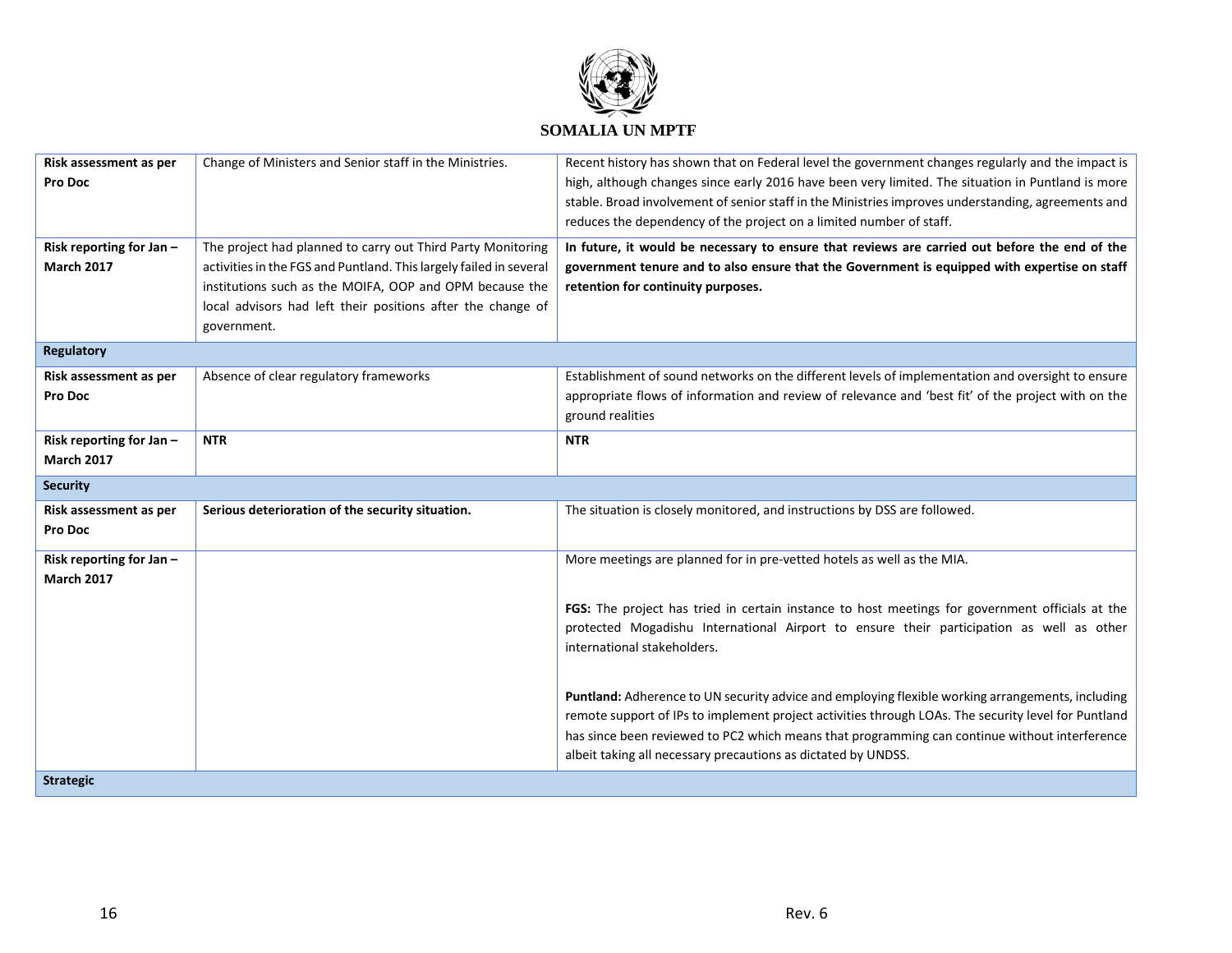

| Risk assessment as per                       | Absence of qualified consultants to implement the              | UNDP uses its rosters for the present assignment as well as a recruitment company. The combined           |  |  |  |
|----------------------------------------------|----------------------------------------------------------------|-----------------------------------------------------------------------------------------------------------|--|--|--|
| Pro Doc                                      | assignments                                                    | resources make it unlikely that suitable consultants cannot be located. The internal UNDP                 |  |  |  |
|                                              |                                                                | recruitment mechanisms will be deployed and external recruitment capacity will be engaged to              |  |  |  |
|                                              |                                                                | mitigate this risk further.                                                                               |  |  |  |
|                                              |                                                                |                                                                                                           |  |  |  |
|                                              |                                                                | Close communication and involvement of the partners in the process will avoid misunderstanding            |  |  |  |
|                                              |                                                                | and undue expectations.                                                                                   |  |  |  |
| Risk reporting for Jan-                      | <b>NTR</b>                                                     | ALL: Mogadishu and Puntland: The main strategy is to retain consultants who have executed their           |  |  |  |
| <b>March 2017</b>                            |                                                                | initial assignments effectively. This is to ensure continuity in the implementation of project activities |  |  |  |
|                                              |                                                                | with the added value of avoiding the long learning curve that often comes with new consultants            |  |  |  |
|                                              |                                                                |                                                                                                           |  |  |  |
| <b>Social and Environmental Risks (SESR)</b> |                                                                |                                                                                                           |  |  |  |
| <b>SESR Screening</b>                        | Duty-bearers do not have the capacity to meet their            | The partners receive hands-on support and training to implement their obligations.                        |  |  |  |
| completed in 2016                            | obligations in the Project                                     |                                                                                                           |  |  |  |
| Risk reporting for Jan-                      | <b>NTR</b>                                                     | <b>NTR</b>                                                                                                |  |  |  |
| <b>March 2017</b>                            |                                                                |                                                                                                           |  |  |  |
| <b>SESR Screening</b>                        | Risk 2: Rights-holders do not have the capacity to claim their | While understanding that rights can be claimed I there, the procedural environment to do so is            |  |  |  |
| completed in 2016                            | rights                                                         | underdeveloped. The project supports the partners to develop that procedural environment                  |  |  |  |
| Risk reporting for Jan -                     | <b>NTR</b>                                                     | <b>NTR</b>                                                                                                |  |  |  |
| <b>March 2017</b>                            |                                                                |                                                                                                           |  |  |  |
| <b>SESR Screening</b>                        | Project would have adverse impacts on gender equality          | The project is actively promoting equal treatment of women. The policy and procedural                     |  |  |  |
| completed in 2016                            | and/or the situation of women and girls                        | environment the project is promoting normally should help in this. However, active and passive            |  |  |  |
|                                              |                                                                | resistance delays implementation and 'urgency' in development action pushes towards neglect of            |  |  |  |
|                                              |                                                                | issues not deemed the most important, which includes gender.                                              |  |  |  |
| Risk reporting for Jan-                      | <b>NTR</b>                                                     | <b>NTR</b>                                                                                                |  |  |  |
| <b>March 2017</b>                            |                                                                |                                                                                                           |  |  |  |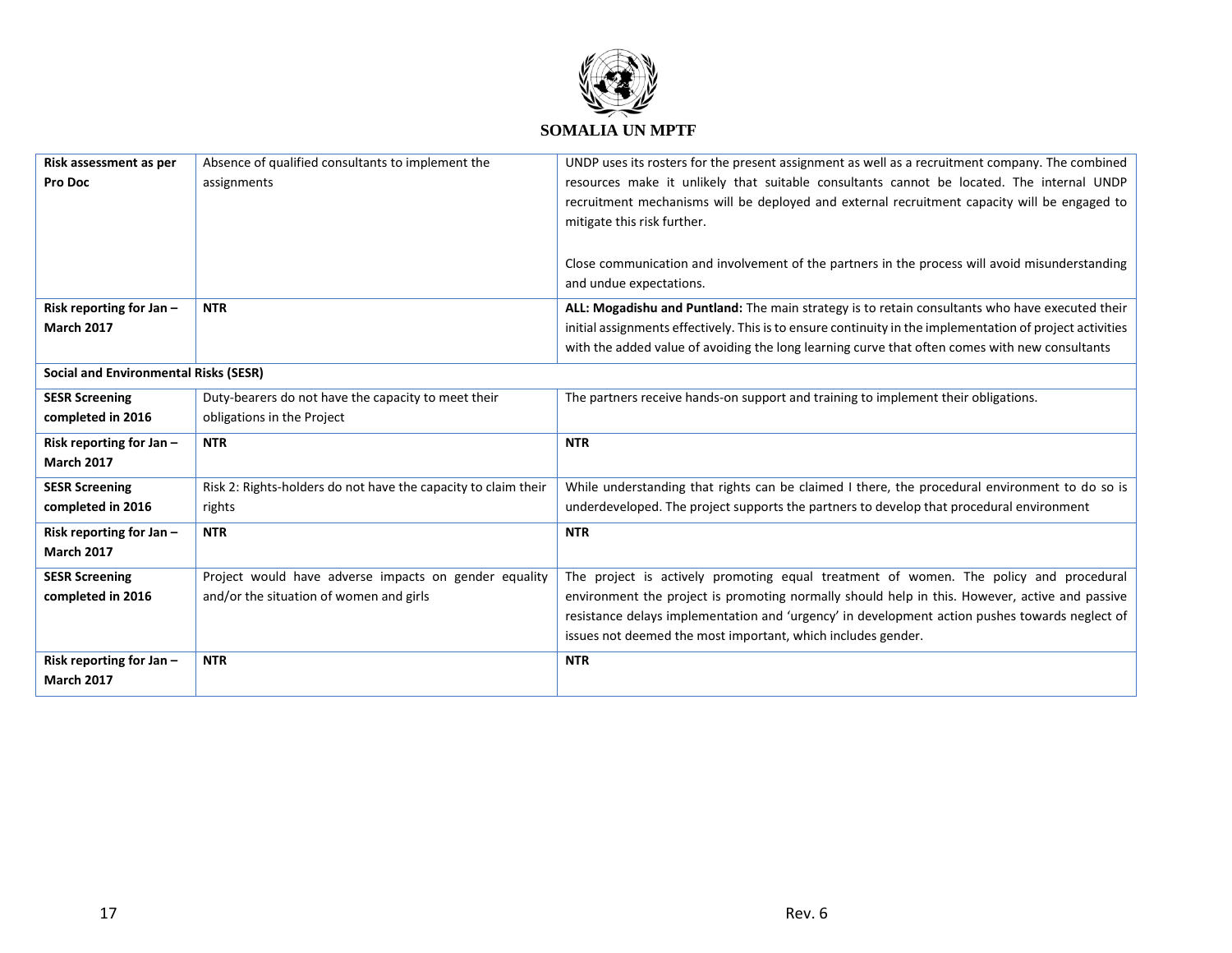

# **ANNEX 2. MONITORING AND OVERSIGHT ACTIVITIES**

| <b>Monitoring Activity</b>                | <b>Date</b>     | <b>Description &amp; Comments</b>                                                                                                                                              | <b>Key Findings / Recommendations</b>                                                                                                                                                                                                                                                                              |  |  |
|-------------------------------------------|-----------------|--------------------------------------------------------------------------------------------------------------------------------------------------------------------------------|--------------------------------------------------------------------------------------------------------------------------------------------------------------------------------------------------------------------------------------------------------------------------------------------------------------------|--|--|
| [I.e. Programme oversight field           |                 | <b>NTR</b>                                                                                                                                                                     | <b>NTR</b>                                                                                                                                                                                                                                                                                                         |  |  |
| monitoring visit]                         |                 |                                                                                                                                                                                |                                                                                                                                                                                                                                                                                                                    |  |  |
|                                           |                 |                                                                                                                                                                                |                                                                                                                                                                                                                                                                                                                    |  |  |
| [I.e. Project Board Meeting]              |                 | NTR.                                                                                                                                                                           | NTR.                                                                                                                                                                                                                                                                                                               |  |  |
|                                           |                 |                                                                                                                                                                                |                                                                                                                                                                                                                                                                                                                    |  |  |
|                                           |                 |                                                                                                                                                                                |                                                                                                                                                                                                                                                                                                                    |  |  |
|                                           |                 |                                                                                                                                                                                |                                                                                                                                                                                                                                                                                                                    |  |  |
| [I.e. DIM Audit]                          |                 | [Should take place annually above certain financial thresholds;<br>organized by CO.]                                                                                           | <b>NTR</b>                                                                                                                                                                                                                                                                                                         |  |  |
| [I.e. Independent Evaluation]             |                 | [Should take place as per project document.]                                                                                                                                   | <b>NTR</b>                                                                                                                                                                                                                                                                                                         |  |  |
| [I.e. Engineering site visit.]            |                 | NTR.                                                                                                                                                                           | <b>NTR</b>                                                                                                                                                                                                                                                                                                         |  |  |
| [I.e. Stakeholder Review<br>Consultation] |                 |                                                                                                                                                                                |                                                                                                                                                                                                                                                                                                                    |  |  |
| <b>Third Party Monitoring Exercise</b>    | $02 = 09$ March | DfID has contracted a Third-Party Monitor known as LAMPS tp<br>evaluate the outputs of the local advisors supported in the SIP<br>project at both the FGS and Puntland levels. | The exercise is still ongoing and results should be ready in the<br>second quarter. It was noted though that it was easier to get hold<br>of staff members in Puntland. However, in the FGS it was quite<br>challenging to set up meetings as the exercise coincided with the<br>setting up of the new government. |  |  |